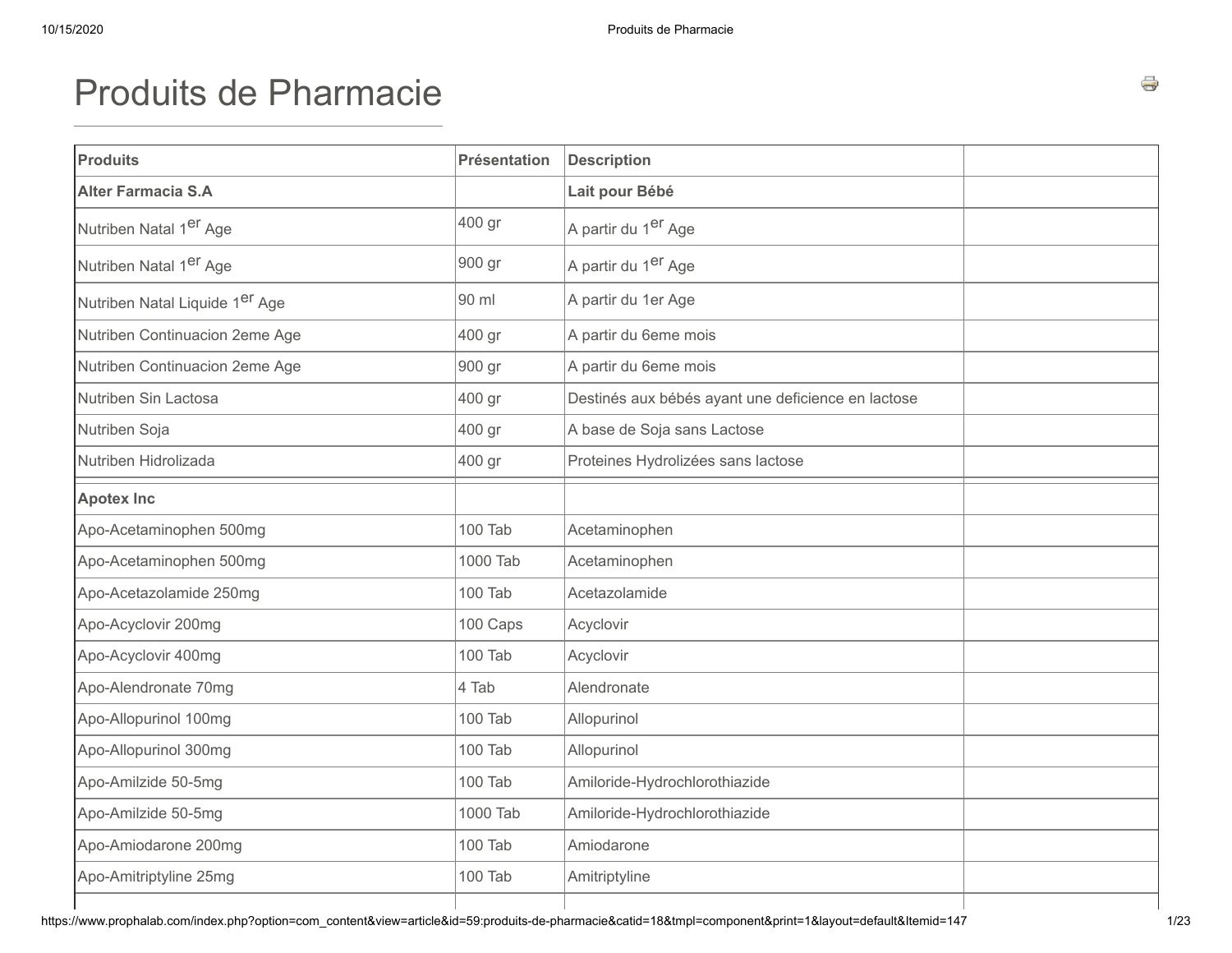| Apo-Amitriptyline 25mg   | 1000 Tab | Amitriptyline                    |  |
|--------------------------|----------|----------------------------------|--|
| Apo-Amlodipine 5 mg      | 100 Tab  | Amlodipine                       |  |
| Apo-Amlodipine 10 mg     | 100 Tab  | Amlodipine                       |  |
| Apo-Amoxi 125mg/5cc      | 150ml    | Amoxicilline                     |  |
| Apo-Amoxi 250mg/5ml      | 150ml    | Amoxiciline                      |  |
| Apo-Amoxi 500mg          | 100 Caps | Amoxiciline                      |  |
| Apo-Amoxi 500mg          | 500 Caps | Amoxiciline                      |  |
| Apo-Amoxi Clav 875/125mg | 100 Tab  | Amoxicilline +Acide Clavulanique |  |
| Apo-Atenol 50mg          | 30 Tab   | Atenol                           |  |
| Apo-Atenol 50mg          | 100 Tab  | Atenolol                         |  |
| Apo-Atenol 100mg         | 30 Tab   | Atenolol                         |  |
| Apo-Atenol 100mg         | 100 Tab  | Atenolol                         |  |
| Apo-Azithromycin 250mg   | 6 Tab    | Azithromycin                     |  |
| Apo-Bicalutamide 50mg    | 30 Tab   | <b>Bicalutamide</b>              |  |
| Apo-Bromazepam 1.5mg     | 100 Tab  | Bromazepam                       |  |
| Apo-Bromazepam 3mg       | 100 Tab  | Bromazepam                       |  |
| Apo-Bromocriptine 2.5mg  | 100 Tab  | Bromocriptine                    |  |
| Apo-Calcium 500 mg       | $100$ 's | Calcium                          |  |
| Apo-Cal 500 mg           | 500 Tab  | Calcium                          |  |
| Apo-Capto 25mg           | 100 Tab  | Captopril                        |  |
| Apo-Capto 50mg           | 100 Tab  | Captopril                        |  |
| Apo-Carbamazepine 200mg  | 100 Tab  | Carbamazepine                    |  |
| Apo-Carbamazepine 200mg  | 500 Tab  | Carbamazepine                    |  |
| Apo-Carvedilol 6.25mg    | 100 Tab  | Carvedilol                       |  |
| Apo-Carvedilol 12.5mg    | 100 Tab  | Carvedilol                       |  |
| Apo-Carvedilol 25mg      | 100 Tab  | Carvedilol                       |  |
| Apo-Cefuroxime 250mg     | 100Tabs  | Cefuroxime                       |  |
|                          |          |                                  |  |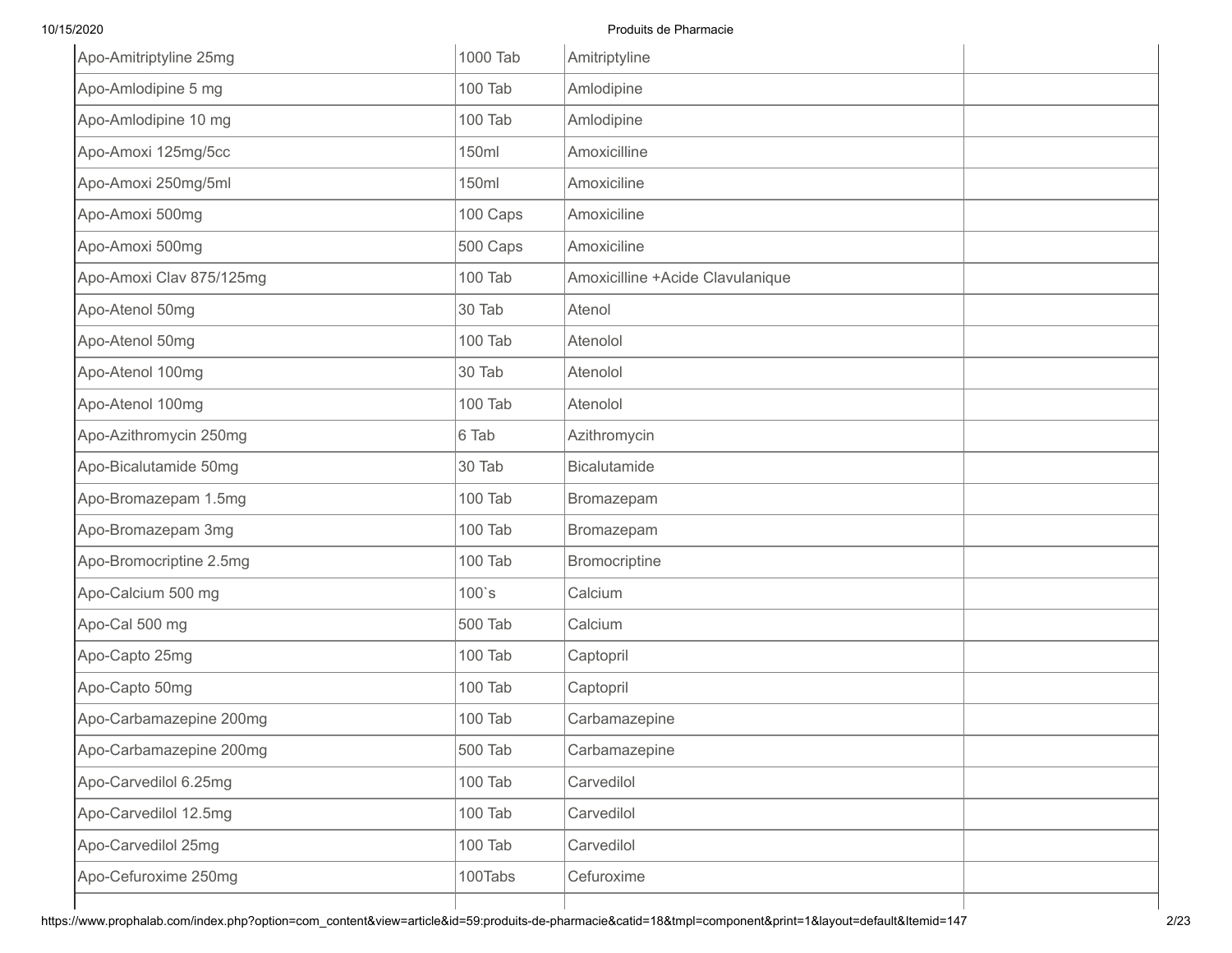| Apo-Cefuroxime 500mg          | 100 Tabs | Cefuroxime                 |  |
|-------------------------------|----------|----------------------------|--|
| Apo-Cephalex 250mg            | 100 Caps | Cephalexin                 |  |
| Apo-Cephalex 500mg            | 100 Caps | Cephalexin                 |  |
| Apo-Chlorax 5-2.5mg           | 100 Tab  | Chlordiazepoxide-Clidinium |  |
| Apo-Chlorax 5-2.5mg           | 500 Tab  | Chlordiazepoxide-Clidinium |  |
| Apo-Cimetidine 400mg          | 100 Tab  | Cimetidine                 |  |
| Apo-Cimetidine 400mg          | 500 Tab  | Cimetidine                 |  |
| Apo-Citalopram 20mg           | 30 Tab   | Citalopram                 |  |
| Apo-Citalopram 20mg           | 100 Tab  | Citalopram                 |  |
| Apo-Clarithromycin 250mg      | 100 Tab  | Clarithromycin             |  |
| Apo-Clarithromycin 500mg      | 100 Tab  | Clarithromycin             |  |
| Apo-Clonidine 0.1mg           | 100 Tab  | Clonidine                  |  |
| Apo-Clonidine 0.2mg           | 100 Tab  | Clonidine                  |  |
| Apo-Cloxi 125mg/5cc           | 100ml    | Cloxaciline                |  |
| Apo-Cloxi 250mg               | 100 Caps | Cloxaciline                |  |
| Apo-Cloxi 500mg               | 100 Caps | Cloxaciline                |  |
| Apo-Desmopressin Spray 10 mcg | $2.5$ ml | Acétate de desmopressine   |  |
| Apo-Dexamethasone 4mg         | 100 Tab  | Dexamethasone              |  |
| Apo-Diazepam 2mg              | 100 Tab  | Diazepam                   |  |
| Apo-Diazepam 2mg              | 1000 Tab | Diazepam                   |  |
| Apo-Diazepam 5mg              | 100 Tab  | Diazepam                   |  |
| Apo-Diazepam 5mg              | 1000 Tab | Diazepam                   |  |
| Apo-Diazepam 10mg             | 100 Tab  | Diazepam                   |  |
| Apo-Diazepam 10mg             | 1000 Tab | Diazepam                   |  |
| Apo-Diclo 25mg                | 100 Tab  | Diclofenac de Sodium       |  |
| Apo-Diclo 50mg                | 100 Tab  | Diclofenac de Sodium       |  |
| Apo-Diclo 50mg                | 500 Tab  | Diclofenac de Sodium       |  |
|                               |          |                            |  |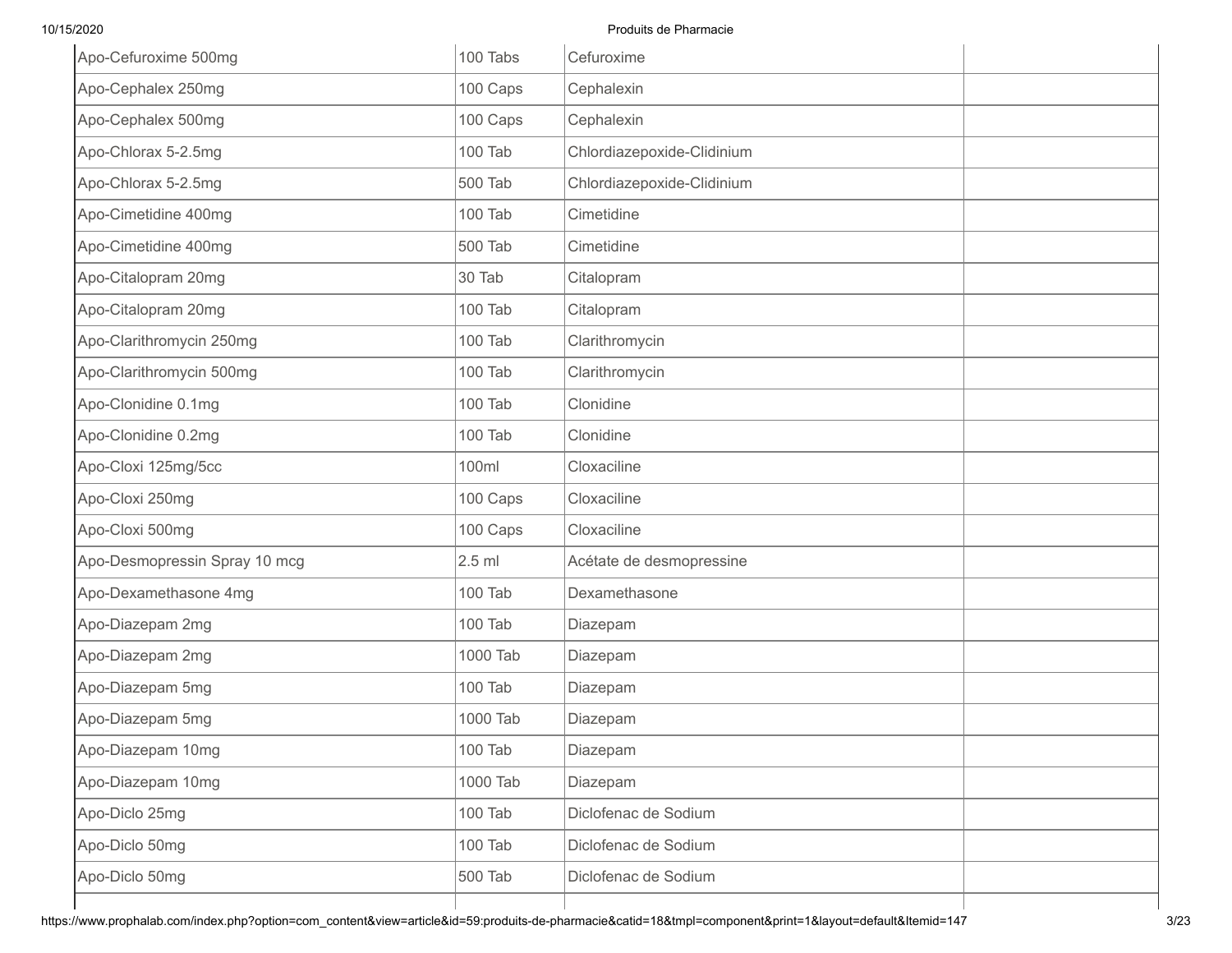| Apo-Diclo Rapide 50mg   | 100 Tab  | Diclofenac de Sodium   |  |
|-------------------------|----------|------------------------|--|
| Apo-Diclo SR 100mg      | 100 Tab  | Diclofenac de Sodium   |  |
| Apo-Diltiaz 60mg        | 100 Tab  | <b>Diltiazem</b>       |  |
| Apo-Diltiaz CD 120mg    | 100 Tab  | <b>Diltiazem</b>       |  |
| Apo-Dimenhydrinate 50mg | 100 Tab  | Dimenhydrinate         |  |
| Apo-Dimenhydrinate 50mg | 1000 Tab | Dimenhydrinate         |  |
| Apo-Dipyridamole 25mg   | 100 Tab  | Dipyridamole           |  |
| Apo-Dipyridamole 75mg   | 100 Tab  | Dipyridamole           |  |
| Apo-Doxazocin 1mg       | 100 Tab  | Doxazosin              |  |
| Apo-Doxy 100mg          | 100 Caps | Doxycycine             |  |
| Apo-Doxy 100mg          | 250 Caps | Doxycycine             |  |
| Apo-Enalapril 5mg       | 100 Tab  | Enalapril              |  |
| Apo-Enalapril 5mg       | 500 Tab  | Enalapril              |  |
| Apo-Enalapril 10mg      | 100 Tab  | Enalapril              |  |
| Apo-Enalapril 10mg      | 500 Tab  | Enalapril              |  |
| Apo-Enalapril 20mg      | 100 Tab  | Enalapril              |  |
| Apo-Erythro-Base 250mg  | 100 Tab  | Erythromycine          |  |
| Apo-Erythro-S 500mg     | 100 Tab  | Erythromycine          |  |
| Apo-Ferrous 300mg       | 1000 Tab | <b>Sulfate Ferreux</b> |  |
| Apo-Fluconazole 150mg   | 1 Tab    | Fluconazole            |  |
| Apo-Fluoxetine 20mg     | 100 Tab  | Fluoxetine             |  |
| Apo-Folic 5mg           | 100 Tab  | Acide Folique          |  |
| Apo-Folic 5mg           | 1000 Tab | Acide Folique          |  |
| Apo-Furosemide 40mg     | 100 Tab  | Furosemide             |  |
| Apo-Furosemide 40mg     | 1000 Tab | Furosemide             |  |
| Apo-Gabapentin 300mg    | 100 Tab  | Gabapentin             |  |
| Apo-Gemfibrozil 300mg   | 100 Tab  | Gemfibrozil            |  |
|                         |          |                        |  |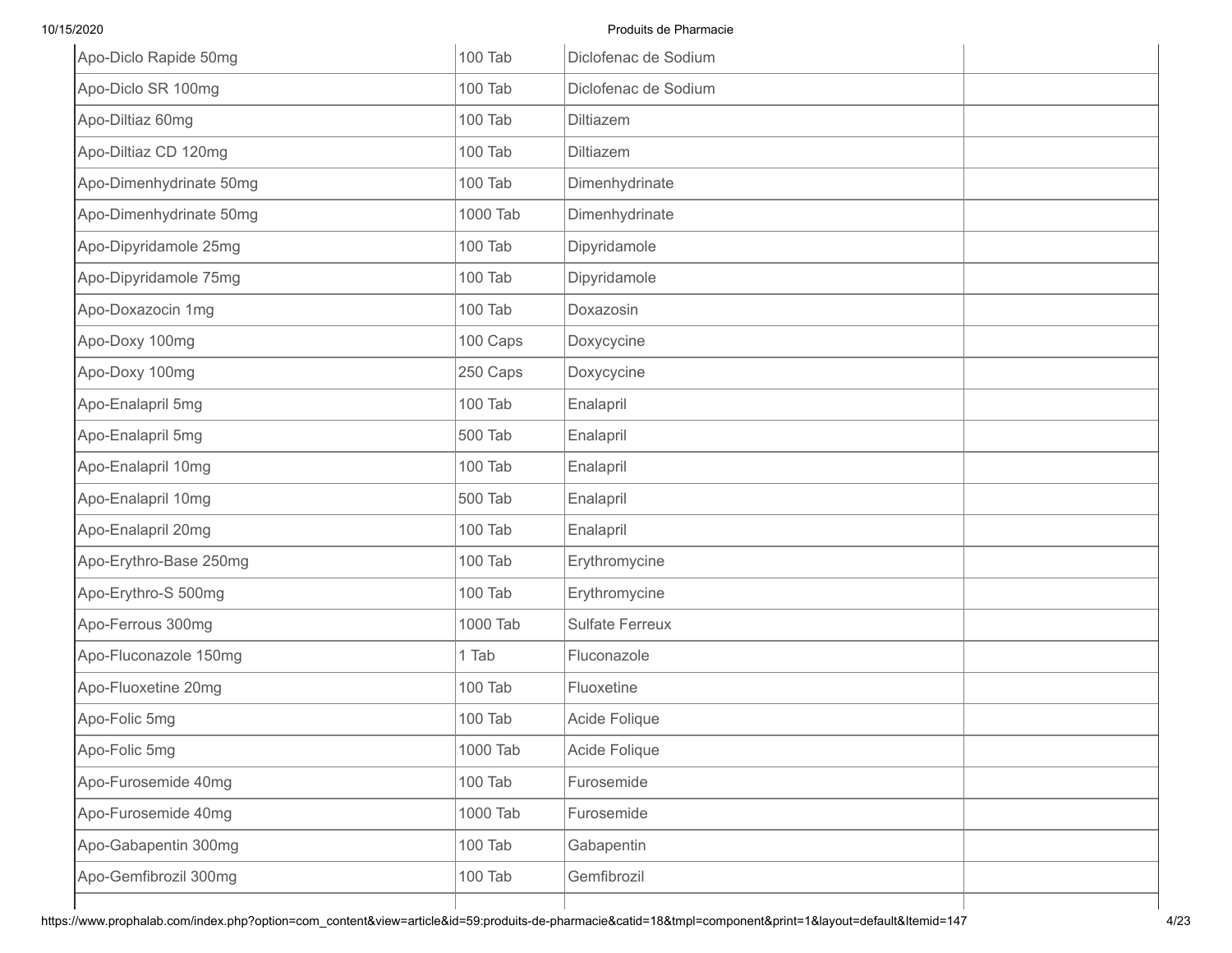| Apo-Gliclazide 80 mg      | 60 Tab   | Gliclazide             |  |
|---------------------------|----------|------------------------|--|
| Apo-Gliclazide 80 mg      | 100 Tab  | Gliclazide             |  |
| Apo-Glyburide 5mg         | 100 Tab  | Glybenclamide          |  |
| Apo-Glyburide 5mg         | 500 Tab  | Glybenclamide          |  |
| Apo-Haloperidol 5mg       | 100 Tab  | Haloperidol            |  |
| Apo-Hydro 25mg            | 100 Tab  | Hydrochlorothiazide    |  |
| Apo-Hydro 25mg            | 1000 Tab | Hydrochlorothiazide    |  |
| Apo-Hydro 50mg            | 100 Tab  | Hydrochlorothiazide    |  |
| Apo-Hydro 50mg            | 1000 Tab | Hydrochlorothiazide    |  |
| Apo-Hydroxyzine 25mg      | 100 Tab  | Hydroxyzine            |  |
| Apo-Hydroxyzine 50mg      | 100 Tab  | Hydroxyzine            |  |
| Apo-Ibuprofen 400mg       | 100 Tab  | Ibuprofen              |  |
| Apo-Ibuprofen 400mg       | 1000 Tab | Ibuprofen              |  |
| Apo-Ibuprofen 600mg       | 100 Tab  | Ibuprofen              |  |
| Apo-Ibuprofen 600mg       | 500 Tab  | Ibuprofen              |  |
| Apo-Indomethacin 25mg     | 100 Tab  | Indomethacin           |  |
| Apo-Indomethacin 25mg     | 1000 Tab | Indomethacin           |  |
| Apo-Indomethacin 50mg     | 100 Tab  | Indomethacin           |  |
| Apo-ISDN 5mg              | 100 Tab  | Dinitrate d'Isosorbide |  |
| Apo-ISDN 10mg             | 100 Tab  | Dinitrate d'Isosorbide |  |
| Apo-ISDN 30mg             | 100 Tab  | Dinitrate d'Isosorbide |  |
| Apo-K 600mg               | 100 Tab  | Potassium              |  |
| Apo-K 600mg               | 1000 Tab | Potassium              |  |
| Apo-Ketoconazole 200mg    | 100 Tab  | Ketoconazole           |  |
| Apo-Levocarb Tab 250-25mg | 100 Tab  | Lévodopa et Carbidopa  |  |
| Apo-Levofloxacin 500 mg   | 100's    | Levofloxacin           |  |
| Apo-Lisinopril 10mg       | 100 Tab  | Lisinopril             |  |
|                           |          |                        |  |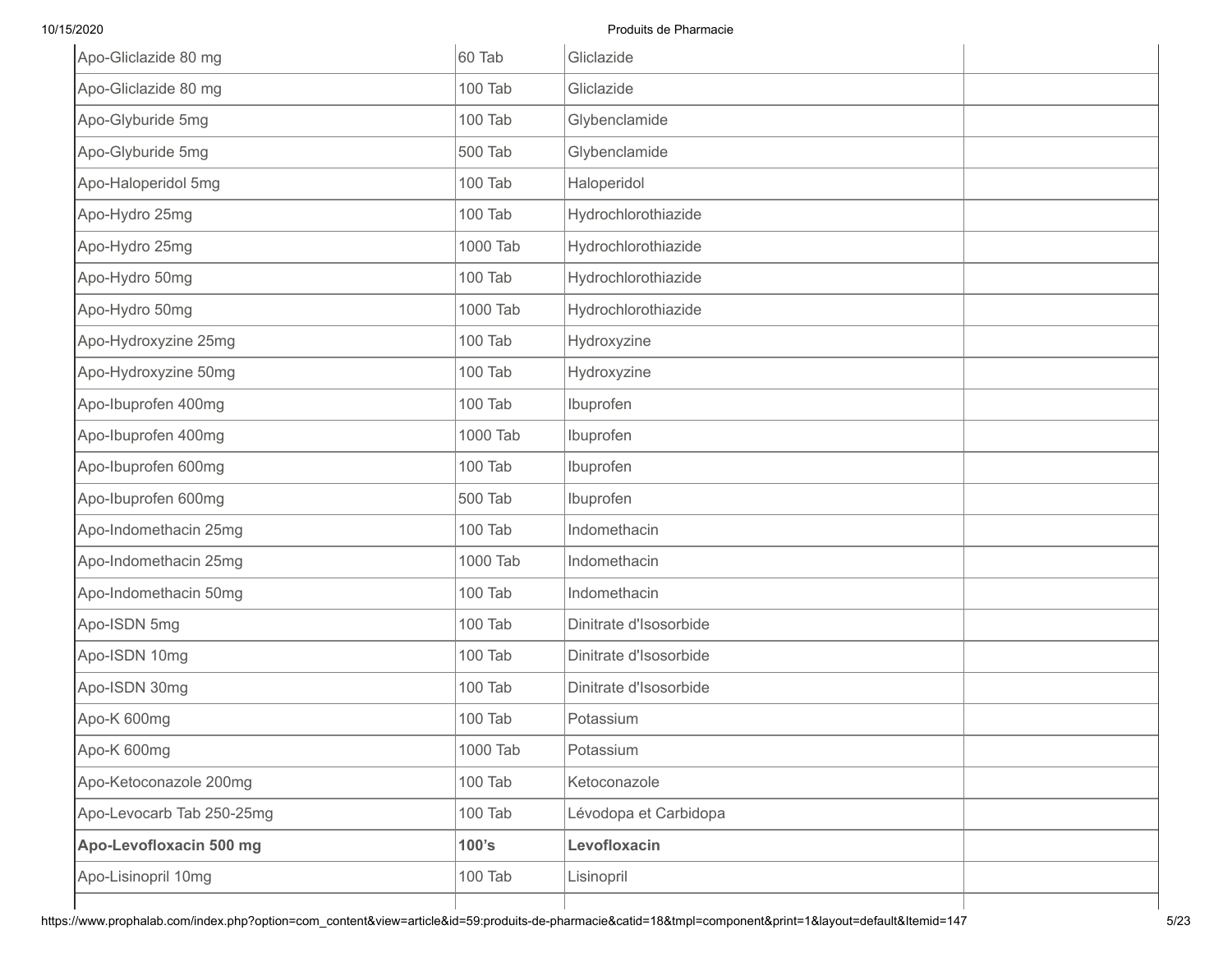| Apo-Lisinopril 20mg         | 100 Tab  | Lisinopril      |  |
|-----------------------------|----------|-----------------|--|
| Apo-Loperamide 2mg          | 100 Tab  | Loperamide      |  |
| Apo-Loperamide 2mg          | 500 Tab  | Loperamide      |  |
| Apo-Lorazepam 1mg           | 100 Tab  | Lorazepam       |  |
| Apo-Lorazepam 1mg           | 1000 Tab | Lorazepam       |  |
| Apo-Lorazepam 2mg           | 100 Tab  | Lorazepam       |  |
| Apo-Lorazepam 2mg           | 1000 Tab | Lorazepam       |  |
| Apo-Lovastatin 20mg         | 100 Tab  | Lovastatin      |  |
| Apo-Meloxicam 15 mg         | 100 Tab  | Meloxicam       |  |
| Apo-Meloxicam 7.5 mg        | 100 Tab  | Meloxicam       |  |
| Apo-Metformin 500mg         | 100 Tab  | Metformin       |  |
| Apo-Metformin 500mg         | 500 Tab  | Metformin       |  |
| Apo-Metformin 850mg         | 100 Tab  | Metformin       |  |
| Apo-Metformin 850mg         | 500 Tab  | Metformin       |  |
| Apo-Metoclop 10mg           | 100 Tab  | Metoclopramide  |  |
| Apo-Methyldopa 250 mg       | 1000's   | Methyldopa      |  |
| Apo-Metoclop 10mg           | 500 Tab  | Metoclopramide  |  |
| Apo-Metoprolol Type L 50mg  | 100 Tab  | Metoprolol      |  |
| Apo-Metoprolol Type L 100mg | 100 Tab  | Metoprolol      |  |
| Apo-Metronidazole 500mg     | 100 Caps | Metronidazole   |  |
| Apo-Misoprostol 200mcg      | 100 Tab  | Misoprostol     |  |
| Apo-Napro-Na 275mg          | 100 Tab  | Naproxen Sodium |  |
| Apo-Napro-Na 275mg          | 500 Tab  | Naproxen Sodium |  |
| Apo-Napro-Na 550mg          | 100 Tab  | Naproxen Sodium |  |
| Apo-Napro-Na 550mg          | 500 Tab  | Naproxen Sodium |  |
| Apo-Naproxen 500mg          | 100 Tab  | Naproxen        |  |
| Apo-Nifed 10mg              | 100 Caps | Nifedipine      |  |
|                             |          |                 |  |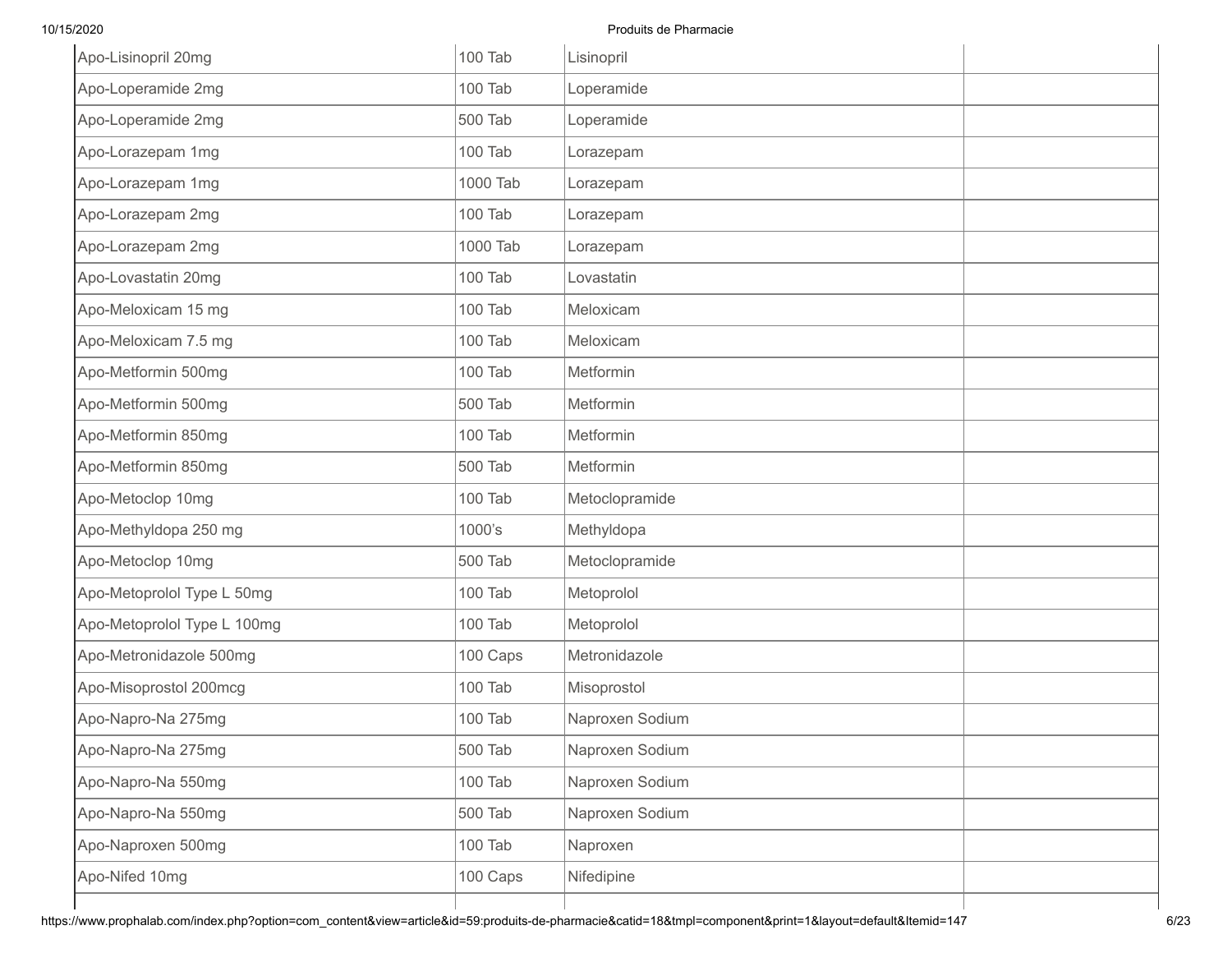| Apo-Nitrofurantoin 100mg    | 100 Tab        | Nitrofurantoin                        |  |
|-----------------------------|----------------|---------------------------------------|--|
| Apo-Oflox 400mg             | 100 Tab        | Ofloxacin                             |  |
| Apo-Olanzapine 5 mg         | 100 Tabs       | Olanzapine                            |  |
| Apo-Omeprazole 20 mg        | 100 Tab        | Omeprazole                            |  |
| Apo-Ondansetron 4mg/5ml     | 50ml           | Ondansetron                           |  |
| Apo-Oxcarbazepine 300mg     | <b>100 Tab</b> | Oxcarbazepine                         |  |
| Apo-Oxybutynin 5mg          | 100 Tab        | Oxybutynin                            |  |
| Apo-Pantoprazole 20 mg      | <b>100 Tab</b> | Pantoprazole                          |  |
| Apo-Paroxetine 20mg         | 30 Tab         | Paroxetine                            |  |
| Apo-Paroxetine 20mg         | 100 Tab        | Paroxetine                            |  |
| Apo-Pentoxifylline SR 400mg | 100 Tab        | Pentoxifylline à libération prolongée |  |
| Apo-Pen-VK 300mg            | 100 Tab        | Penicilline                           |  |
| Apo-Pen-VK 300mg            | 1000 Tab       | Peniciline                            |  |
| Apo-Pen-VK 300mg/5cc        | 100ml          | Peniciline                            |  |
| Apo-Piroxicam 20mg          | 100 Tab        | Piroxicam                             |  |
| Apo-Pioglitazone 30mg       | 100 Tab        | Pioglitazone                          |  |
| Apo-Pravastatin 20mg        | 30 Tab         | Pravastatin                           |  |
| Apo-Pravastatin 20mg        | 100 Tab        | Pravastatin                           |  |
| Apo-Prednisone 5mg          | 100 Tab        | Prednisone                            |  |
| Apo-Prednisone 5mg          | 1000 Tab       | Prednisone                            |  |
| Apo-Prednisone 50mg         | 100 Tab        | Prednisone                            |  |
| Apo-Propranolol 40mg        | 100 Tab        | Propranolol                           |  |
| Apo-Propranolol 40mg        | 1000 Tab       | Propranolol                           |  |
| Apo-Ramipril 5 mg           | $30$ `s        | Ramipril                              |  |
| Apo-Ramipril 10 mg          | $30$ `s        | Ramipril                              |  |
| Apo-Ranitidine 150mg        | 60 tab         | Ranitidine                            |  |
| Apo-Ranitidine 150mg        | 100 Tab        | Ranitidine                            |  |
|                             |                |                                       |  |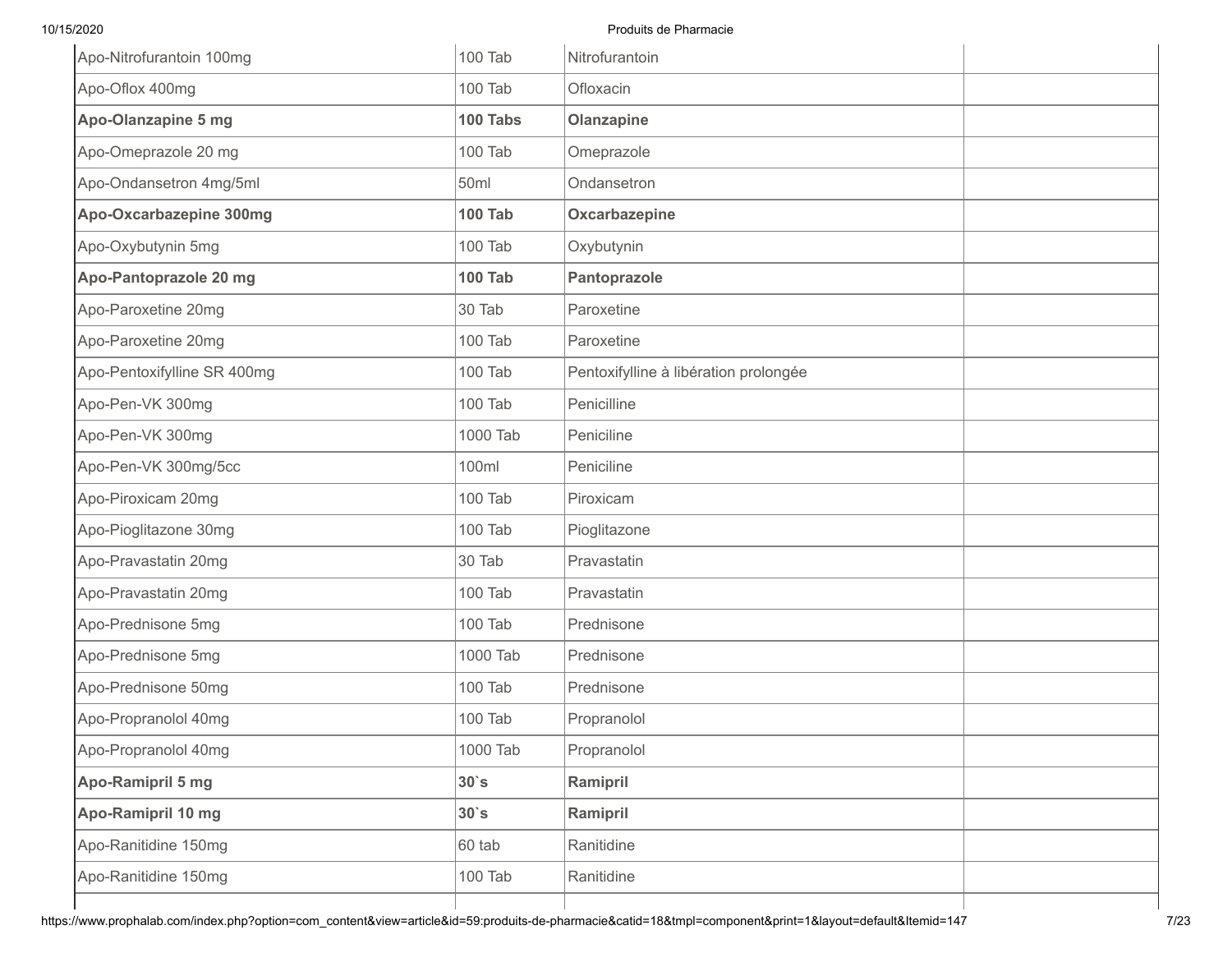| Apo-Ranitidine 300mg              | 30 Tab   | Ranitidine                               |  |
|-----------------------------------|----------|------------------------------------------|--|
| Apo-Ranitidine 300mg              | 100 Tab  | Ranitidine                               |  |
| Apo-Salvent 4mg                   | 100 Tab  | Salbutamol                               |  |
| Apo-Sulfatrim 400-80mg            | 100 Tab  | Trimethoprim-Sulfamethoxazole            |  |
| Apo-Sulfatrim 400-80mg            | 1000 Tab | Trimethoprim-Sulfamethoxazole            |  |
| Apo-Sulfatrim 800-160mg           | 100 Tab  | Trimethoprim-Sulfamethoxazole            |  |
| Apo-Sulfatrim 800-160mg           | 500 Tab  | Trimethoprim-Sulfamethoxazole            |  |
| Apo-Tamox 10mg                    | 100 Tab  | Tamoxifen                                |  |
| Apo-Tamox 20mg                    | 100 Tab  | Tamoxifen                                |  |
| Apo-Terazosin 2mg                 | 100 Tab  | Terazosin                                |  |
| Apo-Terazosin 5mg                 | 100 Tab  | Terazosin                                |  |
| Apo-Terbinafine 250mg blister     | 30 Caps  | Terbinafine                              |  |
| Apo-Terbinafine 250mg             | 100 Caps | Terbinafine                              |  |
| Apo-Theo-La 100mg                 | 100 Tab  | Theophilline                             |  |
| Apo-Theo-La 300mg                 | 100 Tab  | Theophilline                             |  |
| Apo-Timop 0.50% Gtte Opht         | 5ml      | Timolol                                  |  |
| Apo-Timop 0.50% Gtte Opht         | 10ml     | Timolol                                  |  |
| Apo-Tramadol / ACET 37.5 / 325 mg | 100 Tabs | Chlorydrate de Tramadol + Acetaminophène |  |
| Apo-Triazide 50-25mg              | 100 Tab  | Triamterene-Hydrochlorothiazide          |  |
| Apo-Triazide 50-25mg              | 1000 Tab | Triamterene-Hydrochlorothiazide          |  |
| Apo-Valproic 250mg                | 100 Tab  | Acide Valproique                         |  |
| Apo-Valproic 50mg Sirop           | 450 ml   | Acide Valproique                         |  |
| Apo-Verap 80mg                    | 100 Tab  | Verapamil                                |  |
| Apo-Verap 120mg                   | 100 Tab  | Verapamil                                |  |
| Apo-Verap SR 240mg                | 100 Tab  | Verapamil retard                         |  |
| Apo-Warfarin 5mg                  | 100 Tab  | Warfarin                                 |  |
| <b>APOTEX- Protein</b>            |          |                                          |  |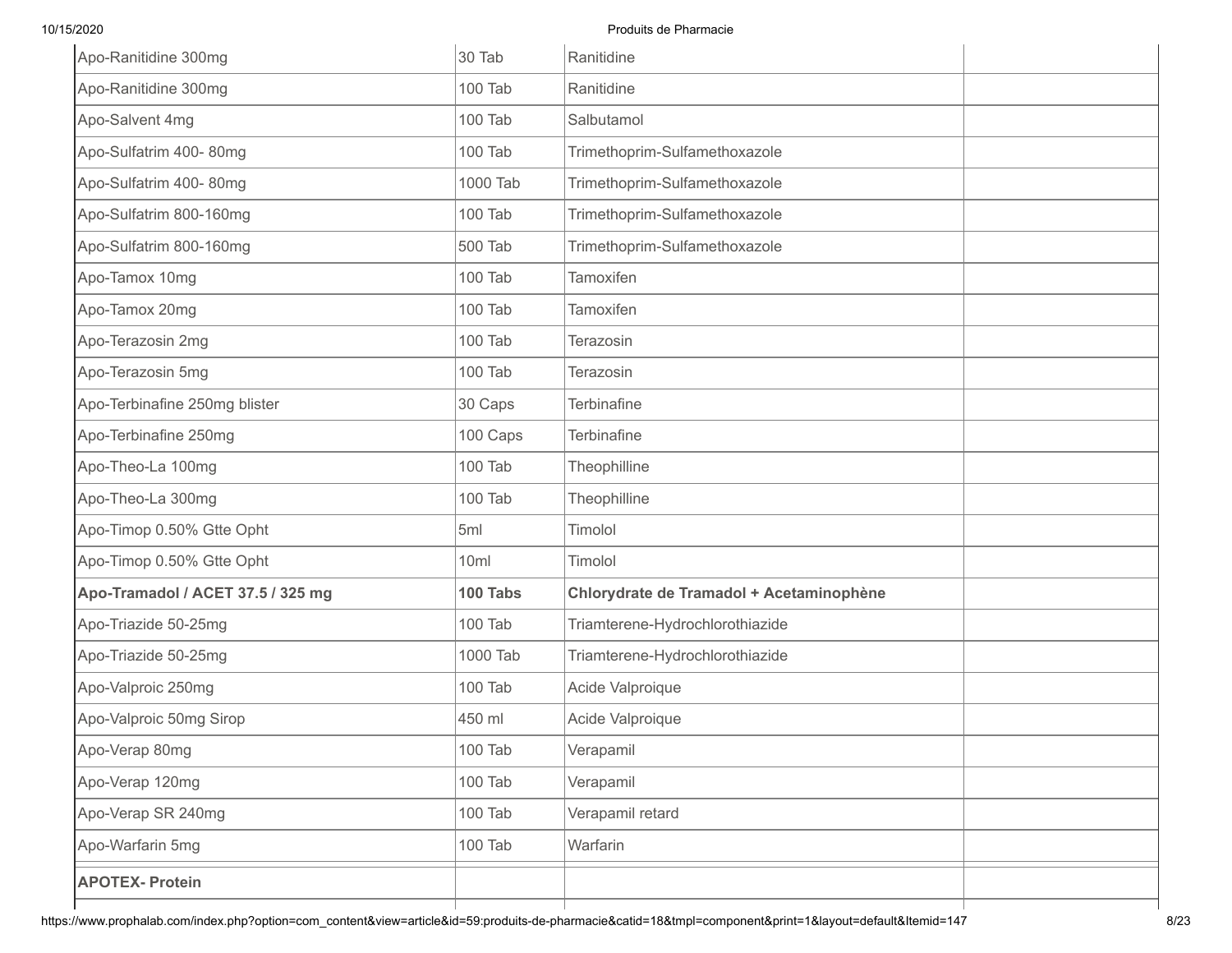| Apo-Nistan V Tab Vaginal *  | 12 Tab          | Nistatin                        |  |
|-----------------------------|-----------------|---------------------------------|--|
| Metricom V 500mg Tab Vag *  | 10 Tab          | Metronidazole Tablette Vaginale |  |
| <b>ATLAS</b>                |                 |                                 |  |
| Atlas Calamine Lotion *     | 100 ml          | Calamine                        |  |
| <b>Ebewe</b>                |                 |                                 |  |
| 5-Fluorouracil 500 mg       | $10 \mathrm{m}$ | Fluorouracil                    |  |
| Carboplatine 450 mg         | 45 ml           | Carboplatine                    |  |
| Doxorubicin 50mg            | 25 ml           | Doxorubicin                     |  |
| Ebetaxel 30mg               | 5 <sub>ml</sub> | Pacitaxel                       |  |
| Ebetaxel 100mg              | 16.7 ml         | Pacitaxel                       |  |
| Epirubicin 50mg             | 25 ml           | Epirubicin                      |  |
| Etoposid 100mg              | 5 <sub>ml</sub> | Etoposide                       |  |
| Methotrexat 2.5 mg          | 50 Tab          | Methotrexat                     |  |
| Methotrexat 50 mg           | 5 ml            | Methotrexat                     |  |
| <b>Indo-Quimica</b>         |                 |                                 |  |
| Indodexal 5%-0.9%           | 1000ml          | Dextrose Saline 0.9%            |  |
| Indodexal 5-033%            | 1000ml          | Dextrose Saline 0.33%           |  |
| Indodexal 5-0.45%           | 1000ml          | Dextrose Saline 5-0.45%         |  |
| Indodexal 5-0.225           | 1000ml          | Dextrose 5% - NaCl 0.225%       |  |
| Indodextro 5**              | 100 ml          | Dextrose Water 5%               |  |
| Indodextro 5                | 1000 ml         | Dextrose Water 5%               |  |
| Indosal 0.45%               | 1000ml          | NaCl 0.45%                      |  |
| Indosal 0.9%                | 1000ml          | NaCl 0.9%                       |  |
| Indosal 0.9% **             | 100ml           | NaCl 0.9%                       |  |
| <b>Laboratoire Glenmark</b> |                 |                                 |  |
| Altacef 250mg               | 10 Tab          | Axetil de Cefuroxime            |  |
|                             |                 |                                 |  |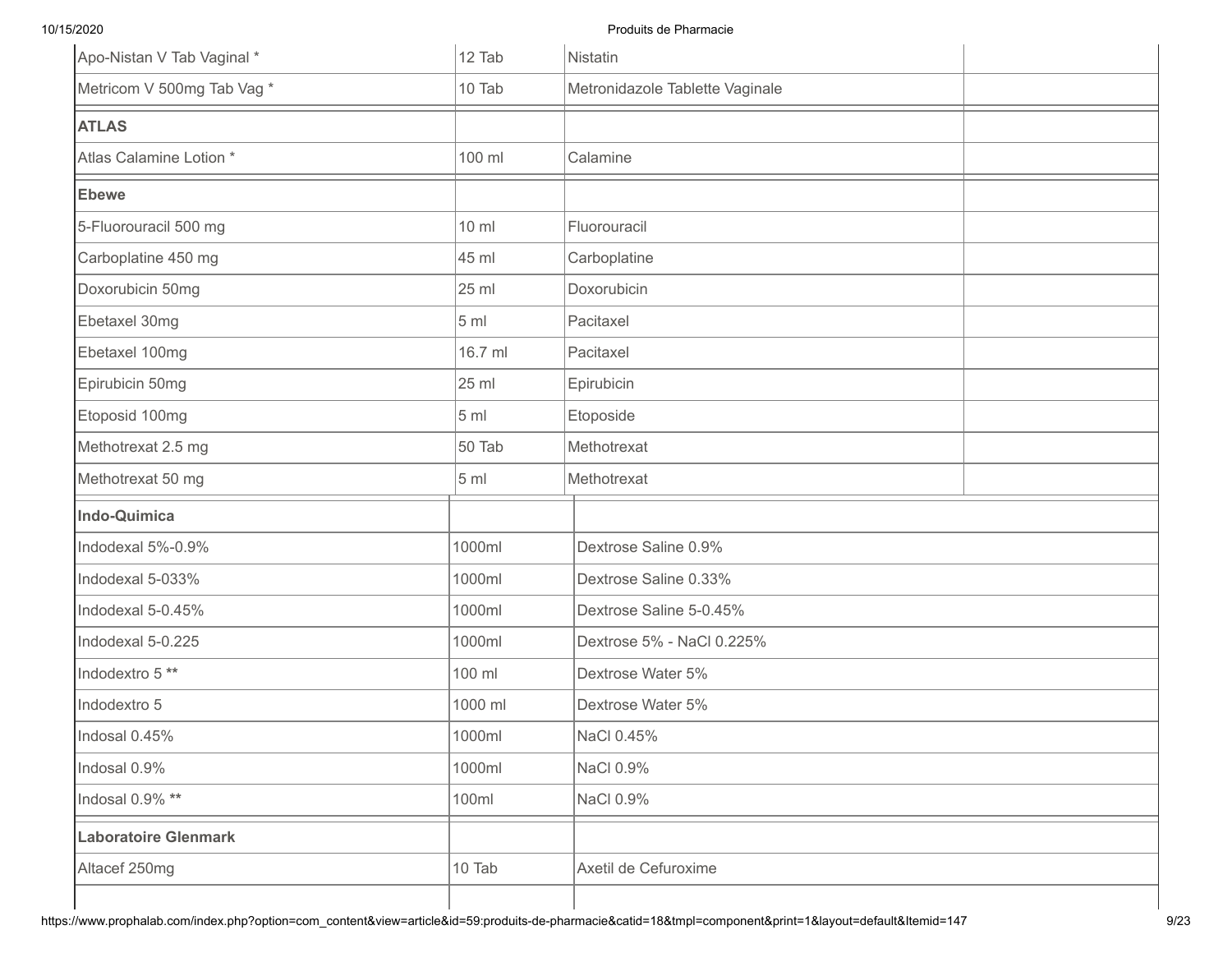| Altacef 500mg                 | 10 Tab            | Axetil de Cefuroxime                      |
|-------------------------------|-------------------|-------------------------------------------|
| <b>Ascoril Expectorant Sp</b> | 200 ml            | Salbutamol+Bromhexine+Guaifenesine+Menth  |
| <b>Ascodex Sirop</b>          | 100 ml            | Sirop Antigripal                          |
| Candid Crème                  | 20 <sub>g</sub>   | Clotrimazole                              |
| <b>Candid Lotion</b>          | 20 ml             | Clotrimazole                              |
| Candid B Crème                | 15 g              | Clotrimazol+Dipropionate de Béclométasone |
| <b>Candid B Lotion</b>        | $15$ ml           | Clotrimazol+Dipropionate de Béclométasone |
| <b>Candibiotic Ear Drops</b>  | 5 <sub>ml</sub>   | Chloramphenicol +Clotrimazole+clometasone |
| <b>Candid Poudre</b>          | 30 g              | Clotrimazole                              |
| <b>Candid Poudre</b>          | 100 g             | Clotrimazole                              |
| <b>Candid Teinture Orale</b>  | 15ml              | Clotrimazole                              |
| Candid V Gel                  | 30 g              | Clotrimazole                              |
| Candid V1 500mg               | 1 Tab             | Clotrimazole                              |
| Candid V6 100mg               | 6Tabs             | Clotrimazole                              |
| Candiderm Crème               | 15 <sub>g</sub>   | Clotrimazole + Béclométasone + Gentamicin |
| Canditral 100mg               | 4 Caps            | Itraconazole                              |
| Ciproglen - 500 *             | 10's              | Ciprofloxaxine                            |
| Deriva Gel 0.1%               | 15 <sub>g</sub>   | Adalapene Gel                             |
| Ecziderm Onguent              | 15 <sub>g</sub>   | Beclomethasone + Acide Salicilique        |
| Esoz 40mg *                   | 2x10's            | Esomeprazole                              |
| Glimulin-2                    | 30's              | Glimepiride                               |
| Keto Plus Shampoing           | 120 ml            | Ketoconazole + Pyrithione de Zinc         |
| Milical                       | $3 \times 10$ Tab | Citrate de Calcium 1000mg + Vitamine D3   |
| Momate crème                  | 15 gr             | Mometasone Furoate                        |
| Momate-S Onguent              | 10 gr             | Mometasone Furoate + Salicilic Acid       |
| <b>Mumfer Sirop</b>           | 150 ml            | Polymaltose de Fer                        |
| Mumfer Tablette Masticable    | $3 \times 10$ Tab | Polymaltose de Fer                        |
|                               |                   |                                           |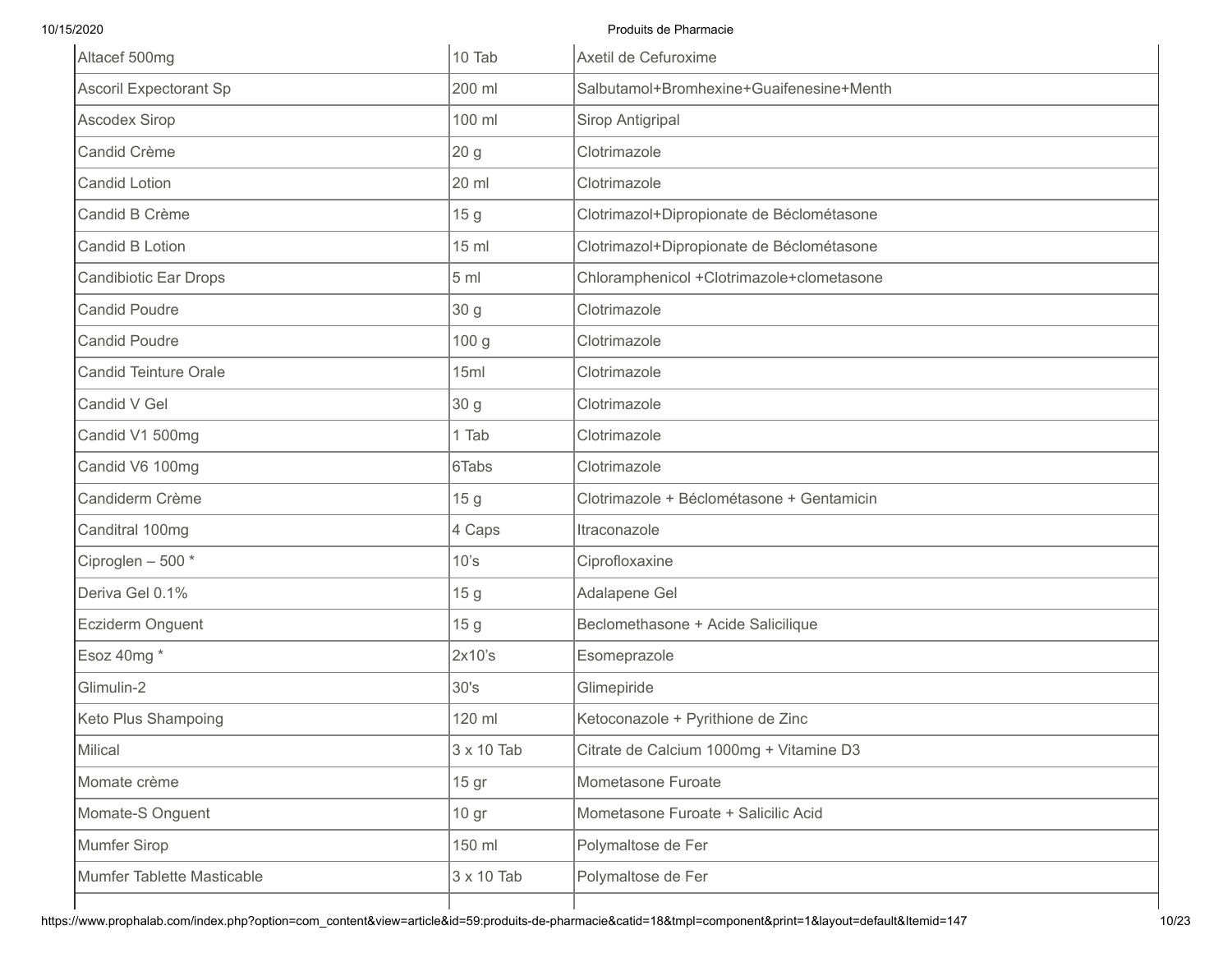| Powercort Crème                            | 15 <sub>g</sub> | Propionate de Clométasone                  |
|--------------------------------------------|-----------------|--------------------------------------------|
| <b>Relcer Tablettes</b>                    | 10 x 10 Tab     | Hydroxide d'alum Mg + Simethicone          |
| Scaboma Crème                              | 25 gr           | Lindane 1% + Benzocaine 2%                 |
| Scaboma Lotion                             | 100 ml          | Lindane                                    |
| Supirocin B Onguent                        | 15 gr           | Mupirocin Ointment + Betametazone          |
| Supirocin Crème                            | 15 gr           | Mupirocin                                  |
| Telma 20 mg                                | $10$ `s         | <b>Telmisartan</b>                         |
| Telma 40 mg                                | $10$ `s         | <b>Telmisartan</b>                         |
| Xmet 500 mg                                | 10 x 10 Tab     | Metformin                                  |
| Xmet 850 mg                                | 10 x 10 Tab     | Metformin                                  |
| <b>Suavinex</b>                            |                 |                                            |
| <b>Anneaux Dentition Réfrigérant Bague</b> |                 | <b>Anneaux Dentition Réfrigérant Bague</b> |
| <b>Anneaux Dentition Réfrigérant Crème</b> |                 | <b>Anneaux Dentition Réfrigérant Crème</b> |
| <b>Attache Tétine Ovale</b>                |                 | <b>Attache Tétine Ovale</b>                |
| <b>Attache Tétine Rond</b>                 |                 | <b>Attache Tétine Rond</b>                 |
| <b>Biberon Doubby</b>                      | <b>280ml</b>    | <b>Tetine + Porte biberon + Bavette</b>    |
| <b>Biberon G Goulot</b>                    | <b>270ml</b>    | <b>Tétine Anatomique</b>                   |
| <b>Biberon Gr Goulot</b>                   | <b>150ml</b>    | <b>Tétine 3 positions</b>                  |
| <b>Biberon Pédiatrique</b>                 | <b>280ml</b>    | <b>Tétine 3 positions</b>                  |
| <b>Biberon Pédiatrique</b>                 | <b>150ml</b>    | <b>Tétine 3 positions</b>                  |
| <b>Biberon Pédiatrique</b>                 | 360ml           | <b>Tétine 3 positions</b>                  |
| <b>Biberon Pédiatrique</b>                 | <b>360ml</b>    | <b>Tétine Anatomique</b>                   |
| Tétine 3P Ouv large (2)                    | $+0m$           | <b>Tétine 3 positions</b>                  |
| <b>Tétine Anatomique</b>                   | 6 <sub>m</sub>  | <b>Tétine Anatomique</b>                   |
| Tétine Anatomique (2)                      | 6m              | <b>Tétine Anatomique</b>                   |
| <b>Tétine Anatomique</b>                   | 0/6M            | <b>Tétine Anatomique</b>                   |
| <b>Tétine Fusion/Physiologique</b>         | $-2/4$          | Tétine physiologique                       |
|                                            |                 |                                            |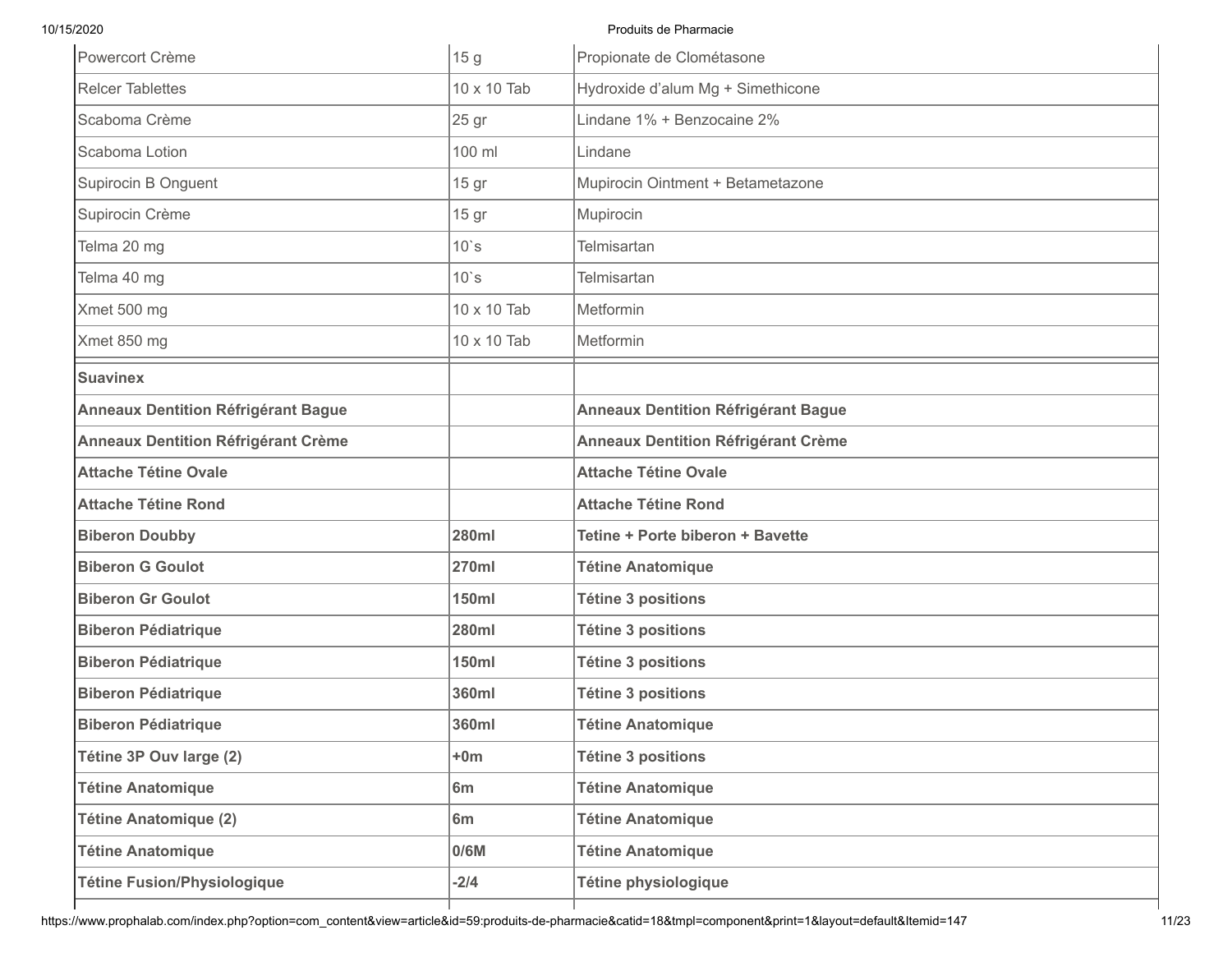| <b>Tétine Fusion/Physiologique</b>  | $+4m$    | Tétine physiologique            |
|-------------------------------------|----------|---------------------------------|
| <b>Novo Nordisk</b>                 |          |                                 |
| Novolin 70/30                       | 10 ml    | Insuline                        |
| Novolin N                           | 10 ml    | Insuline                        |
| Novolin <sub>R</sub>                | 10 ml    | Insuline                        |
| Novonorm 2mg                        | 30 Tab   | Repaglinide                     |
| Paill                               |          |                                 |
| Astelyt A/B <sup>*</sup>            | 8 A/B    | Carnitine-Lysine-Mg-P-B1-B6-B12 |
| Carbaflex B/I *                     | B/2 Amp  | Methocarbamol                   |
| Dexa-Neuraxin B/I *                 | Unité    | B1-B6-B12-Dexametasone          |
| Diclo-Neuraxin B/I *                | Unité    | B1-B6-B12-Diclofenac            |
| Dolo-Neuraxin B/I *                 | Unité    | B1-B6-B12-Metamizol             |
| Neuraxin 10000*                     | Unité    | B1-B6-B12                       |
| Neuraxin 25000*                     | Unité    | B1-B6-B12                       |
| Sudagrip*                           | Unité    | Antigrippal                     |
| <b>Pisa</b>                         |          |                                 |
| Alnex 2.5mg 5ml                     | B/50     | Metamizole Sodique              |
| A-M-K 100mg                         | Unité    | Amikacin                        |
| Cefaxona 1g IM                      | 10ml     | Ceftriaxone                     |
| Cefaxona 1g IV                      | 10ml+H2O | Ceftriaxone                     |
| Cefaxona 500mg IM                   | 5ml      | Ceftriaxone                     |
| Cefaxona 500mg IV                   | 5ml+ H2O | Ceftriaxone                     |
| Decorex 8mg                         | 2ml      | Dexamethazone                   |
| Dextrose 10% (S. Raccord)           | 1000 ml  | Dextrose a 50%                  |
| DextroseSaline 0.33% 1000ml Raccord | Unite    | Soluté de Dextrose Saline 0.33% |
| Dextrose Saline 1000ml (S. Raccord) | Unite    | Soluté de Dextrose Saline       |
|                                     |          |                                 |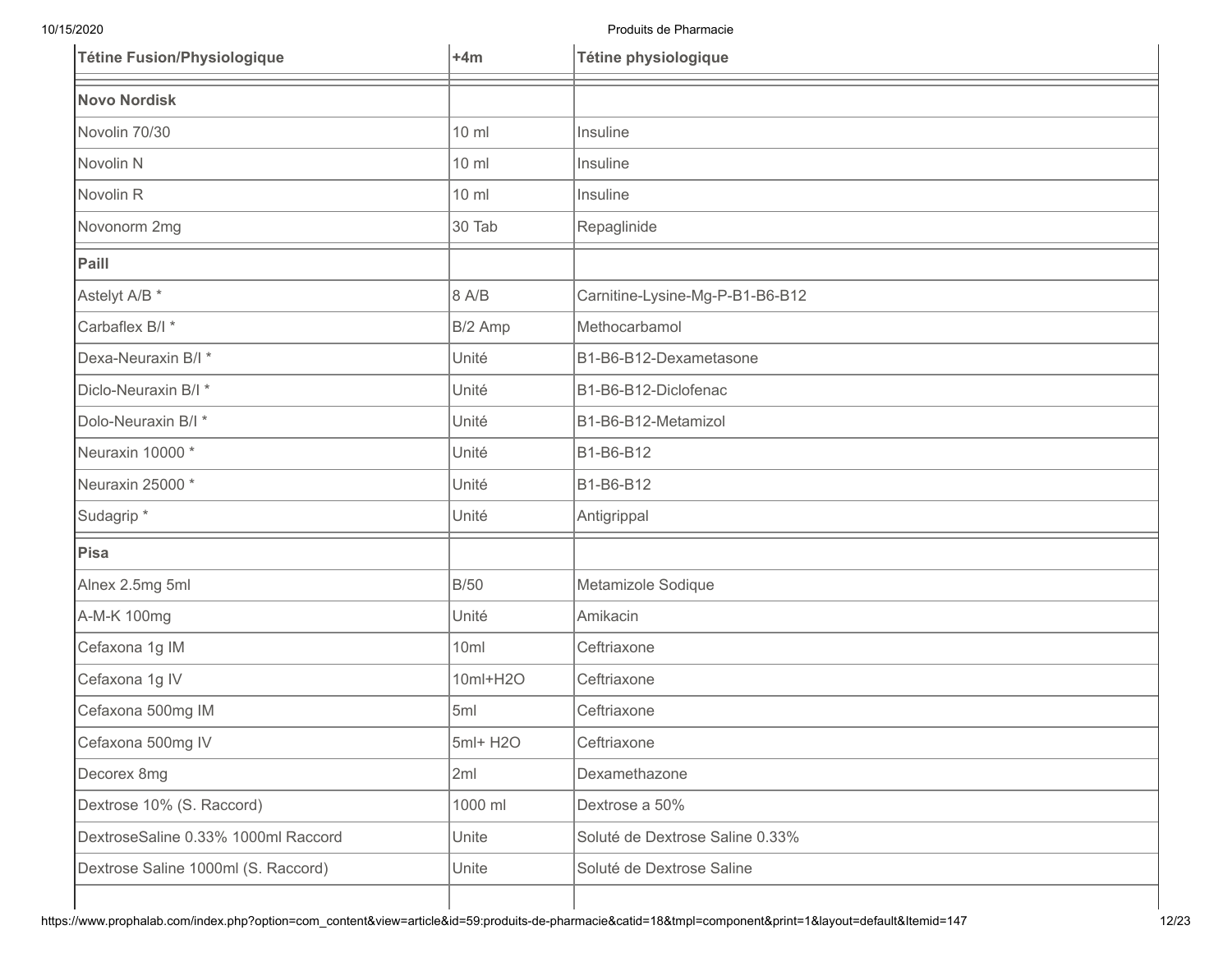| Dextrose Water 5% 1000ml(S.Raccord)  | Unite        | Soluté de Dextrose Water 5%           |
|--------------------------------------|--------------|---------------------------------------|
| Electrolit Adulte Coco 1000ml        | Unite        | Solution d'electrolytes Adulte        |
| Electrolit Adulte Coco 1000ml        | Cs/6         | Solutions d'electrolytes Adulte       |
| Electrolit Adulte Fresa 1000ml       | Unite        | Solutions d'electrolytes Adulte       |
| Electrolit Adulte Fresa 1000ml       | Cs/6         | Solutions d'electrolytes Adulte       |
| Electrolit Adulte Manzana 1000ml     | Unite        | Solutions d'electrolytes Adulte       |
| Electrolit Adulte Manzana 1000ml     | Cs/6         | Solutions d'electrolytes Adulte       |
| Electrolit Pediatrico Fresa 625ml    | Unite        | Solutions d'electrolytes Pédiatriques |
| Electrolit Pediatrico Fresa 625ml    | Cs/12        | Solutions d'electrolytes pédiatriques |
| Electrolit Pediatrico Manzana 625ml  | Unite        | Solutions d'electrolytes pédiatriques |
| Electrolit Pediatrico Manzana 625ml  | Cs/12        | Solutions d'electrolytes pédiatriques |
| Electrolit Pediatrico Natural 625ml  | Unite        | Solutions d'electrolytes pédiatriques |
| Electrolit Pediatrico Natural 625ml  | Cs/12        | Solutions d'electrolytes pédiatriques |
| Eau pour injection 10ml              | <b>B/100</b> | Eau stérilisée pour injection         |
| Eau pour Injection 10ml              | B/50         | Eau stérilisée pour injection         |
| Ferroin 100mg                        | 3x2ml        | Fer Injectable                        |
| Gluconate de Calcium 10%             | 10ml         | Gluconate de Calcium                  |
| Henexal 20mg                         | B/5          | Furosémide                            |
| Magnefusin Inj                       | <b>B/100</b> | Sulfate de Magnésie                   |
| NaCl 0.9% 1000ml (S. Raccord)        | Unite        | Soluté de NaCl 0.9%                   |
| Otrozol 500mg Inj                    | 100ml        | Métronidazole                         |
| Pisacaina 2%                         | Cs/20        | Lidocaine                             |
| Pisacaina Epinefrina                 | Unite        | Lidocaine-Epinephrine                 |
| Pisacaina Epinefrina                 | Cs/20        | Lidocaine-Epinephrine                 |
| Pramotil Inj 10mg/2ml                | B/6          | Metoclopramide                        |
| Ranulin Inj 50mg/5ml                 | B/5          | Ranitidine                            |
| Ringer Lactate HT 1000ml (S.Raccord) | Unite        |                                       |
|                                      |              |                                       |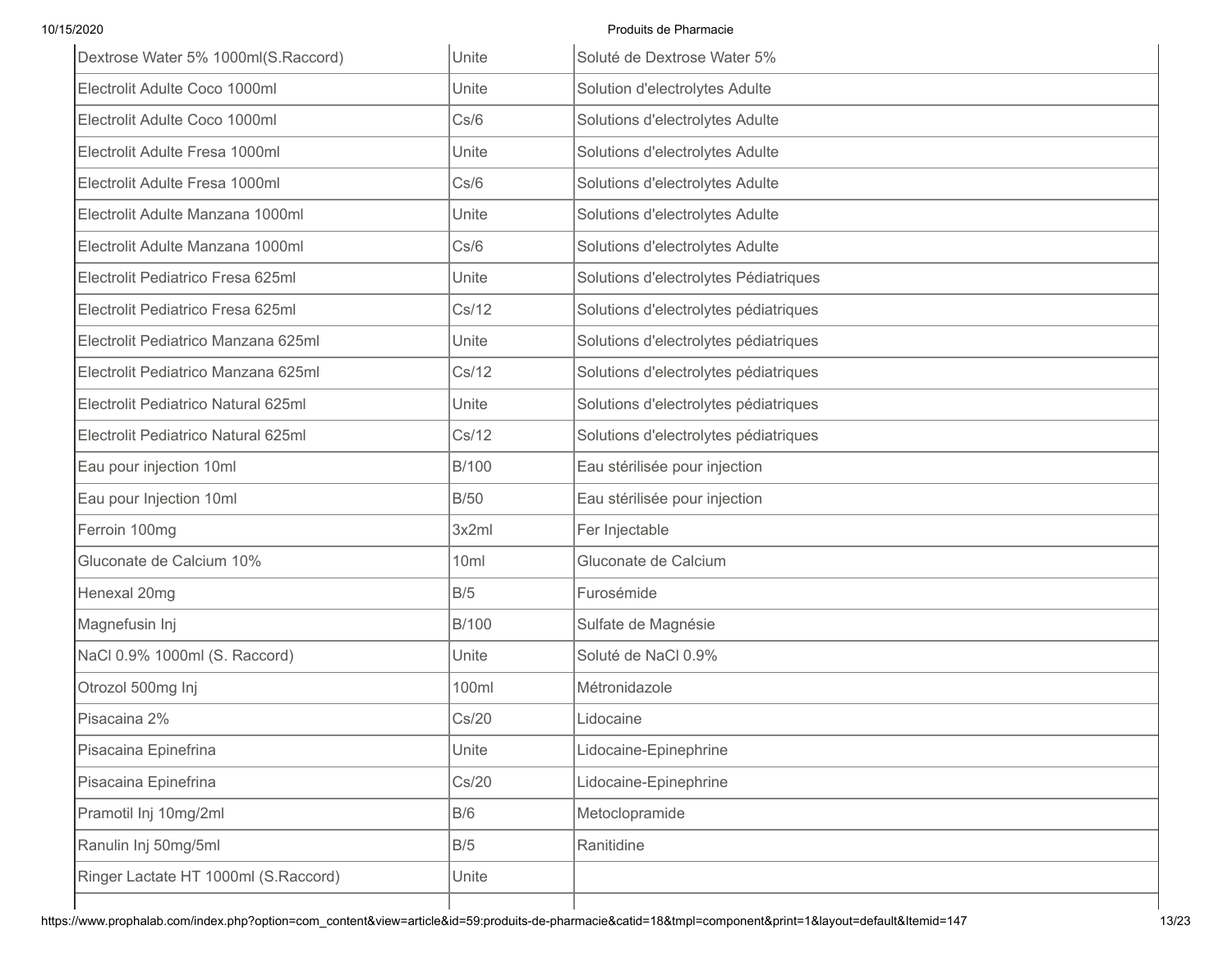| Uxicolin 40mg/2ml                 | B/5              | Succunilcholine                     |
|-----------------------------------|------------------|-------------------------------------|
| Proderma                          |                  |                                     |
| ProAcne Savon*                    | 100 <sub>g</sub> | <b>Souffre + Resorcinol</b>         |
| Prosoft Savon*                    | 100g             | A base d'huile minérale             |
| <b>Prostid Savon</b>              | 100g             | <b>Acide Salicilique + Souffre</b>  |
| Proxyl Savon 2.5% *               | 100g             | Peroxyde de Benzoate                |
| Proxyl Savon 5% *                 | 100g             | Peroxyde de Benzoate                |
| Prophalab                         |                  |                                     |
| Amoxicilline 500mg                | 10 x 10 Tab      | Amoxicilline                        |
| Amoxicilline Sp 125mg/5ml         | 100 ml           | Amoxicilline                        |
| Amoxicilline Sp 250mg/5ml         | 100 ml           | Amoxicilline                        |
| Antitussif et Expectorant Sp      | Gallon           | <b>Bromoforme</b>                   |
| Antitussif et Expectorant BB      | Gallon           |                                     |
| Aspirine BB 100mg                 | 1000 Tab         | Aspirine                            |
| Aspirine ASA 300mg                | 1000 Tab         | Aspirine                            |
| <b>B Complex Sirop</b>            | Gallon           | Vitamine B-Complex                  |
| Chloroquine 250mg                 | 1000 Tab         | Chloroquine                         |
| <b>Chloroquine Sups</b>           | Gallon           | Chloroquine                         |
| Cotrimoxazole Susp                | 100ml            | Timethoprim-Sulfamethoxazole        |
| Dance Gel                         | 30 gr            | Diclofenac-Menthol Gel              |
| Dexamethasone Inj 8mg/2ml IM / IV | 10 Amp           | Dexamethazone                       |
| Dicetamol Forte 50mg/325mg        | 1 x 12 Tab       | Diclofenac 50mg + Paracétamol 325mg |
| Diclofenac 75mg/3ml Amp inj IM    | B/10 Amp         | Diclofenac                          |
| Dipyrone 500mg/2ml Inj            | 10's             | Dipyrone                            |
| Erythromycin 125mg Suspension     | 100 ml           | Erythromycin                        |
| Erythromycin 250mg Suspension     | 100 ml           | Erythromycin                        |
| Hyoscine Butil Bromid 10 mg       | $100$ `s         | Omeprazole                          |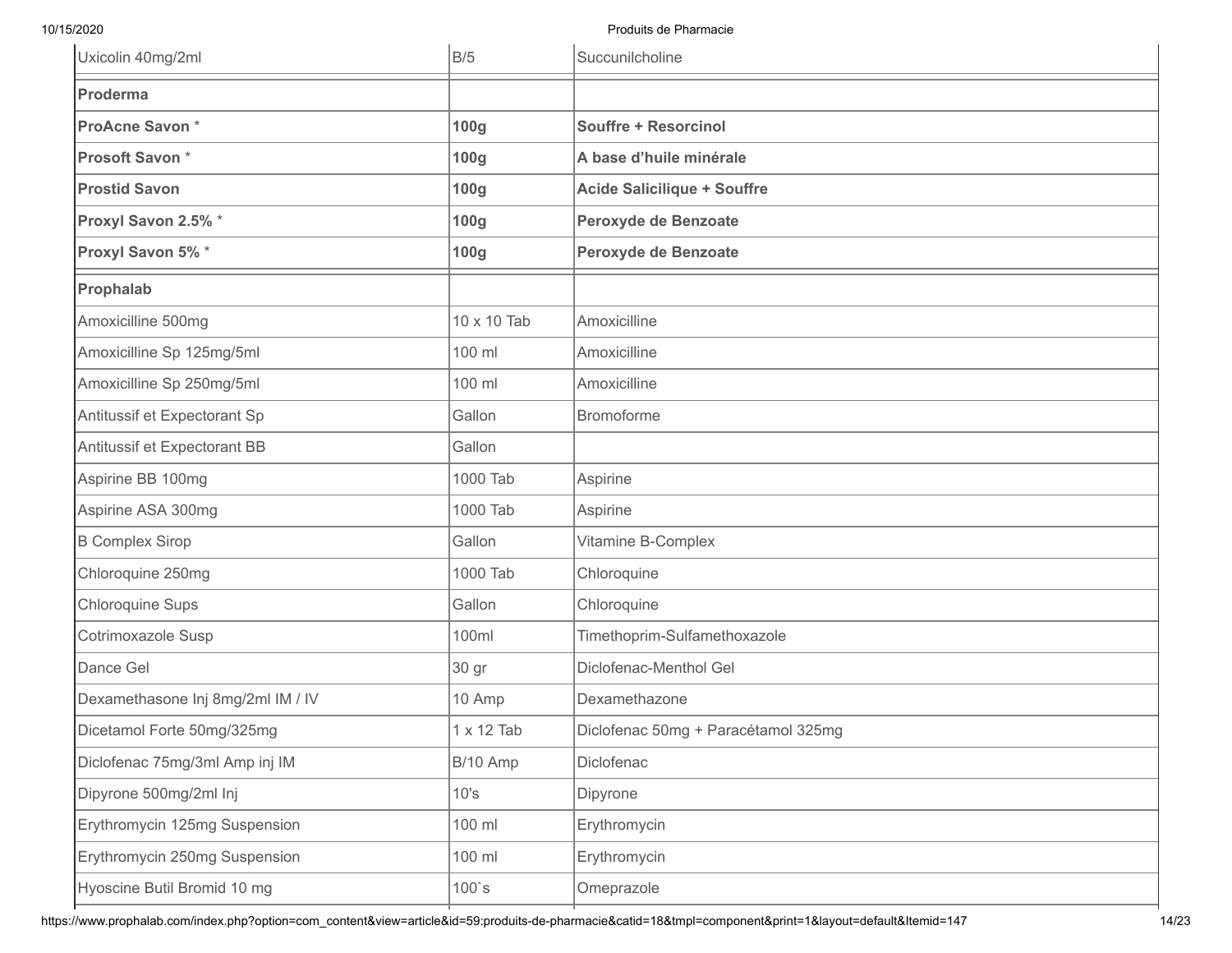| Lidocaine 2% 50ml              | B/25              | Lidocaine                                 |
|--------------------------------|-------------------|-------------------------------------------|
| Lidocaine 2% 50ml              | Unite             | Lidocaine                                 |
| Lidocaine 2% Inj               | 50 ml             | Lidocaine                                 |
| Lidocaine-Epi 50ml             | Unite             | Lidocaine                                 |
| Metronidazole 125mg Suspension | 100 ml            | Metronidazole                             |
| Metronidazole 250mg Suspension | 100 ml            | Metronidazole                             |
| Metronidazole Tab 250 mg       | 1000 Tab          | Metronidazole                             |
| Micon Creme 2% *               | 20gr              | Miconazole                                |
| Miconazole 100mg (Tab Vag)     | 10 Tab            | Miconazole                                |
| Multivitamines + Fer           | Gallon            | Multivitamines + fer                      |
| Multivitamines Susp            | Gallon            | Multivitamines                            |
| Oxytocin Inj 10 UI/ml          | B/100             | Oxytocin                                  |
| Piperazine Sirop               | 2 oz              | Piperazine                                |
| Piperazine Sirop               | Gallon            | Piperazine                                |
| ProAllefex 180mg               | 3 x 10 Tab        | Fexofenadine                              |
| Pro-Ampi 1 g inj               | $100$ `s          | <b>Ampicilline</b>                        |
| Pro-Ampi 500 mg inj            | $100$ `s          | <b>Ampicilline</b>                        |
| Pro-Antigaz Gouttes 40 mg      | 10 ml             | Simethicone gouttes                       |
| Pro-Aspirine 100mg             | 100's             | Aspirine                                  |
| Pro-Aspirine 300mg             | 100's             | Aspirine                                  |
| Pro-Azith 200mg x 5 ml         | 15 ml             | Azithromycine                             |
| Pro-Azith 500mg                | 3 Cap             | Azithromycine                             |
| Pro-B Forte                    | 2 x 10 Tab        | Vitamine B-Complex forte dose B1, B6, B12 |
| Pro-B Complex                  | 1000 Tab          | Vitamine B-Complexe                       |
| Pro-B complexe susp            | 240 ml            | Vitamine B-Complexe                       |
|                                |                   |                                           |
| Probendazole Susp 100mg/5ml    | 20 ml             | Albendazole                               |
| Probendazole 400mg             | $2 \times 10$ Tab | Albendazole                               |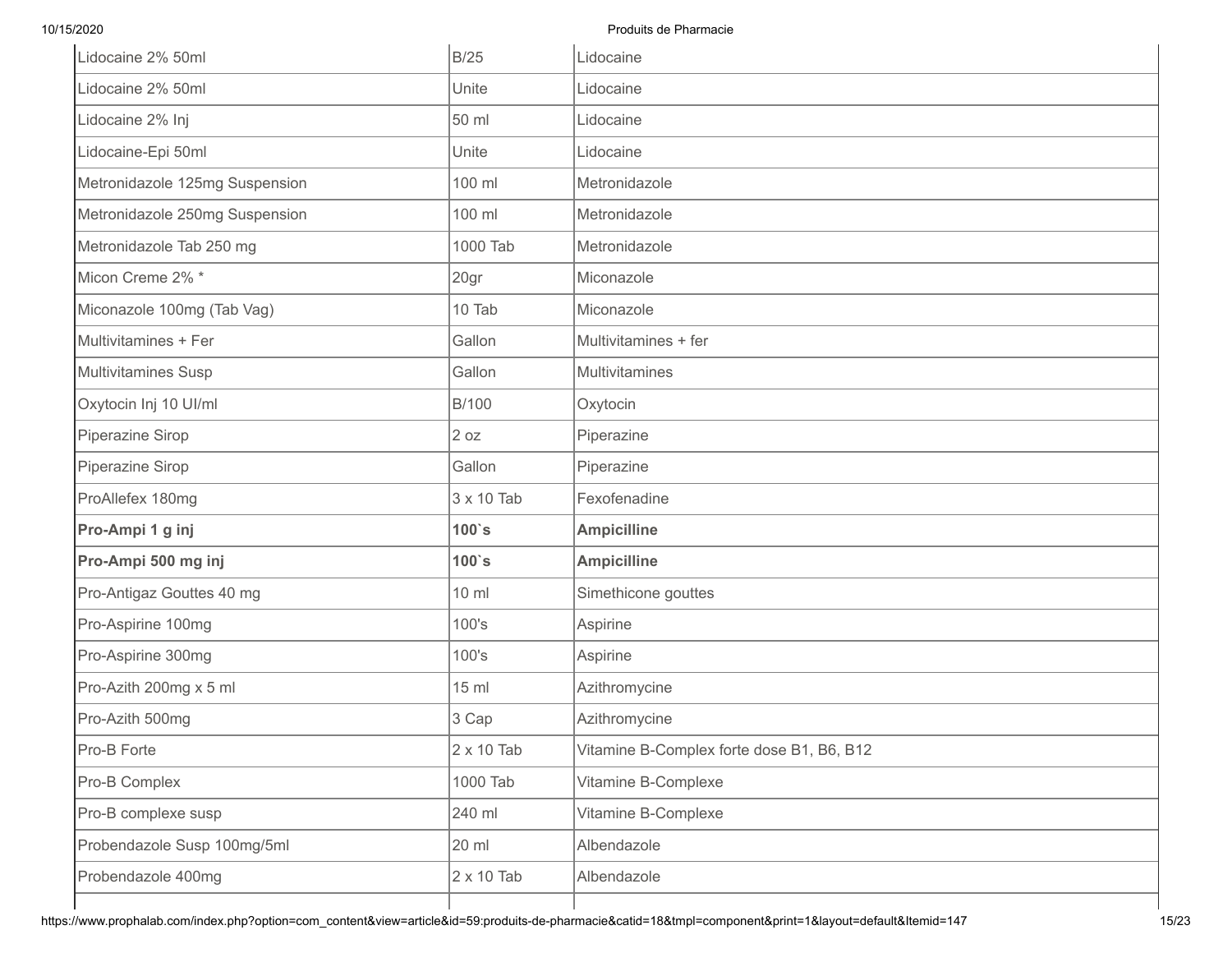| Probendazole 400mg      | 10 x 10 Tab | Albendazole                          |
|-------------------------|-------------|--------------------------------------|
| <b>Probil Gouttes *</b> | 30 ml       | <b>Extrait d'Artichaud</b>           |
| Pro-C 1000mg            | 100 Tab     | Vitamine C                           |
| Pro-C 500mg             | 100 Tab     | Vitamine C                           |
| Pro-C 500mg             | 250 Tab     | Vitamine C                           |
| Pro-C Sp 600mg/5ml      | 4 oz        | Vitamine C                           |
| Proclari 500mg          | 10 Tab      | Clarithromycin                       |
| Proclari Susp 100mg/5ml | 30 ml       | Clarithromycin                       |
| Proclin VS 100mg        | 7's         | Suppositoire Vaginal de Clindamycine |
| Pro-chloroquine Susp    | 4 oz        | Chloroquine                          |
| Proclosal gttes         | 30 ml       | Normal saline                        |
| ProClotri VS 100mg      | 7's         | Suppositoire Vaginal de Clotrimazole |
| Proconitec              | 3 x 10 Tab  | Enalapril - Hydrochloraothiazide     |
| Pro-Cotrim 960 mg       | 10x 10's    | Sulfamethoxazole-Trimethoprim        |
| Pro-Cotrim 480 mg       | 10x10's     | Sulfamethoxazole-Trimethoprim        |
| Pro-Diclo 50 mg         | 10 x 10's   | Diclofenac                           |
| Pro-Diagacid Susp       | 170 ml      | Antiacide                            |
| Pro-Digoxin 0.25        | 30 tab      | Digoxin                              |
| Prodin 180 mg           | 3 x 10's    | <b>Extrait de Menthe</b>             |
| Pro-Doxycycline 100 mg  | $100$ 's    | Doxycycline                          |
| Pro-Enapril 5 mg        | 20 Tab      | Enalapril                            |
| Pro-Enapril 10 mg       | 20 Tab      | Enalapril                            |
| Pro-Enapril 20 mg       | 20 Tab      | Enalapril                            |
| ProFerofol 200/5mg      | 1000's      | Sulfate de Fer + Acide Folique       |
| Profloxin 500 mg        | 20's        | Ciprofloxacin                        |
| Profloxin 500 mg        | 10 x 10 Tab | Ciprofloxacin                        |
| Profloxin 500 mg        | 10 x 100's  | Ciprofloxacin                        |
|                         |             |                                      |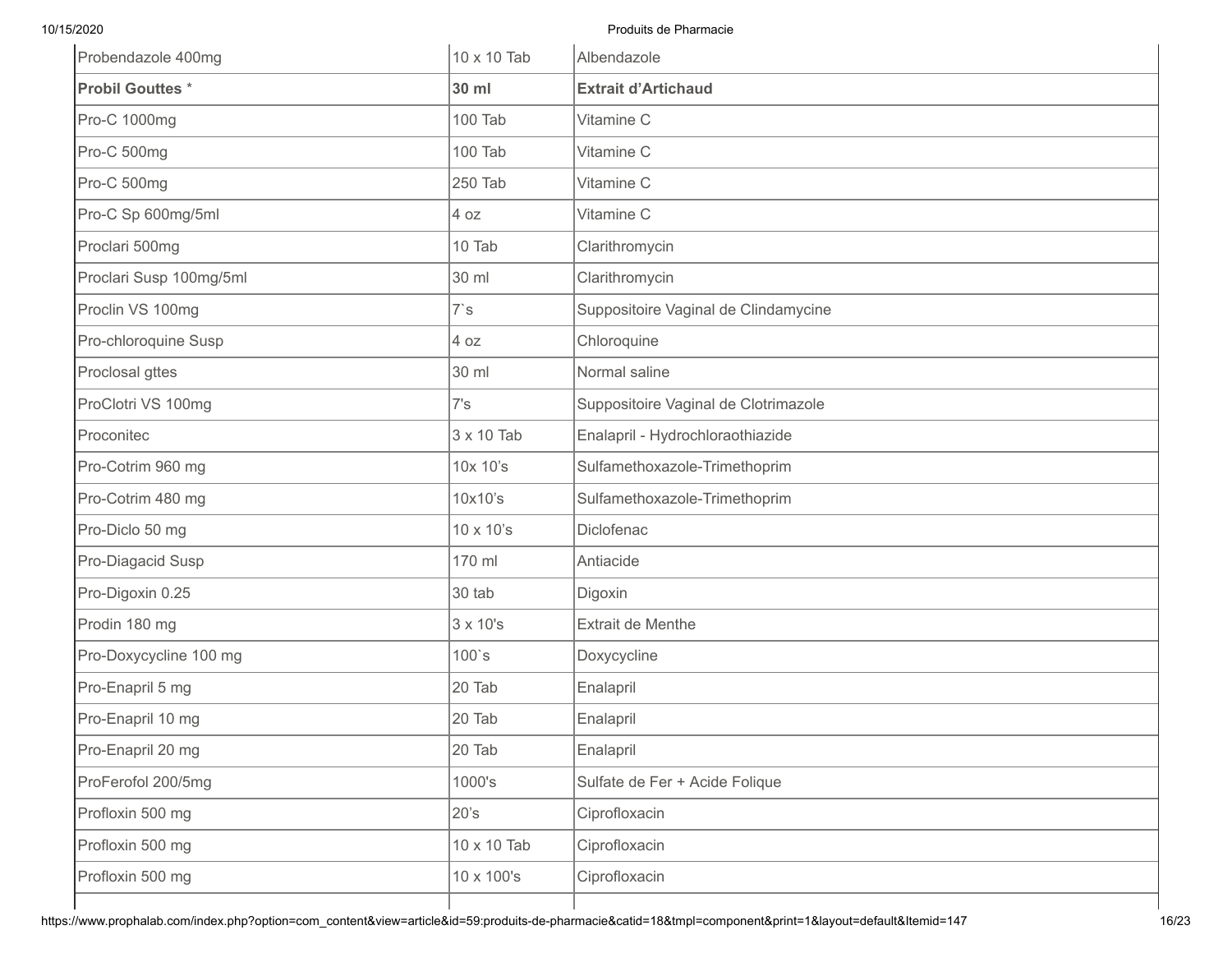| Profluc VS 150mg                   | 7's         | Suppositoire Vaginal de Fluconazole         |
|------------------------------------|-------------|---------------------------------------------|
| Proflusa kit                       | 4's         | Azithromycine+Fluconazole+Secnidazole       |
| Profulvine 125mg/5ml               | 100 ml      | Griseofulvin                                |
| Profulvine 500mg                   | 10 x 10 Tab | Griseofulvin                                |
| Progentamicin 80mg/2ml             | B/10        | Gentamicine                                 |
| Proglimet 5/500                    | 100's       | Glibenclamide - Metformin                   |
| Proglimet 5/500 mg                 | 30's        | Glibenclamide - Metformin                   |
| Proglimet 5/850 mg                 | 100's       | Glibenclamide - Metformin                   |
| Proglimet 5/850 mg                 | 30's        | Glibenclamide - Metformin                   |
| Proglyben 5mg                      | 100's       | Glibenclamide                               |
| Progretol Susp 100mg/5ml           | 220 ml      | Carbamazepine                               |
| Pro-Grippe Extra Forte             | 10 x 10 Tab | Acetaminophen-Pseudoephedrine-Dextrometorph |
| ProHema Susp                       | 120 ml      | Acide Folique + Fer                         |
| Pro Hydrate 21 gr                  | <b>B/25</b> | Sels de Réhydratation Orale                 |
| Pro Kesol 2% *                     | 30 gr       | Ketoconazole                                |
| Proketoconazole Susp 125 mg / 5 ml | 100 ml      | Ketoconazole                                |
| Proketoconazole 200mg              | 20 Tab      | Ketoconazole                                |
| Proketoconazole 200 mg             | 10 x 10's   | Ketoconazole                                |
| Proketoconazole 200mg              | 10 x 100's  | Ketoconazole                                |
| Pro-Ketotifene 1mg Sirop           | 220 ml      | Ketotifen                                   |
| Prolactone 50mg                    | 10 x 10's   | Spironolactone                              |
| Prolansoprazol 30mg                | 1 x 14 Caps | Lansoprazole                                |
| Prolevofloxin 500mg                | 10 Tab      | Levofloxacine                               |
| Prolexin 125mg/5ml                 | 100 ml      | Cephalexin                                  |
| Prolexin 250mg/5ml                 |             |                                             |
|                                    | 100ml       | Cephalexin                                  |
| Prolexin 500mg                     | 20 Tab      | Cephalexin                                  |
| Prolexin 500mg                     | 1000 Tab    | Cephalexin                                  |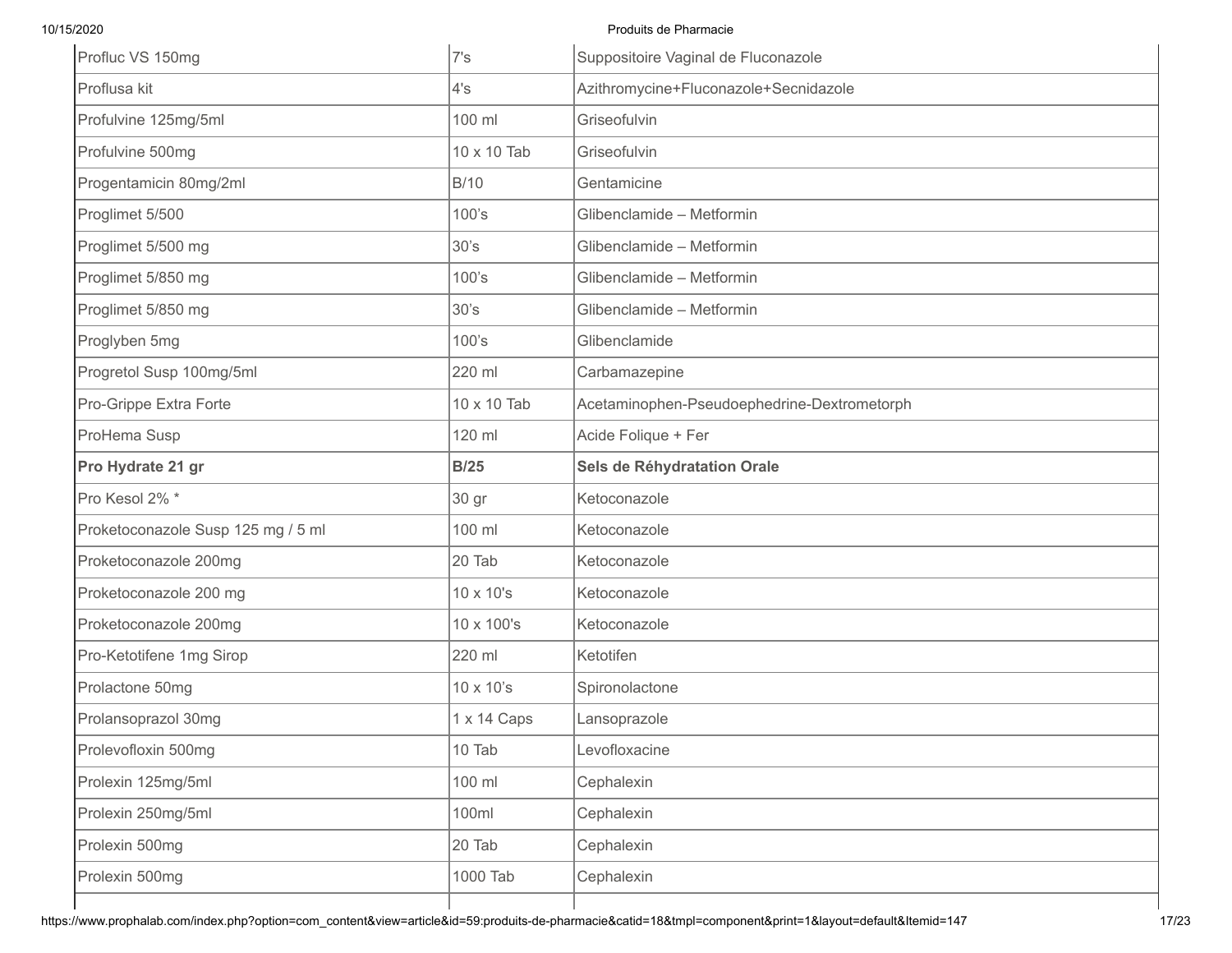| Prolosar 50 mg                | 3x10's            | Losartan                           |
|-------------------------------|-------------------|------------------------------------|
| Prolosar-H                    | 30's              | Losartan                           |
| Pro-Lisinopril 10 mg          | 30's              | Lisinopril                         |
| Pro-Lisinopril 20 mg          | 30's              | Lisinopril                         |
| Promelox 15mg                 | 10 x 10's         | Meloxicam                          |
| Promen 20mg                   | 2 x 2's           | <b>Tadalafil</b>                   |
| ProMethaz Tab 25mg            | 10 x 10's         | Promethazine                       |
| ProMethaz Inj IM x 10         | 50mg / 2 ml       | Promethazine                       |
| Promezol 20 mg                | 1 x 10 Caps       | Omeprazole                         |
| Promeprazole 40mg *           | 20's              | Ezomeprazole                       |
| Promezol 20mg *               | 100 Caps          | Omeprazole                         |
| Promezol Inj 40mg/10ml        | 1's               | Omeprazole                         |
| Promezol D 20mg               | 1 x 10 Caps       | Omeprazole 20mg + Domperidone 10mg |
| Promox Bronquial 250mg/15mg * | 100 ml            | Amoxiciline 250mg + Ambroxol 15mg  |
| Promultivitamines             | 1000 Tab          | <b>Multivitamines</b>              |
| Promultivitamines + Fer       | 1000 Tab          | Multivitamines + Fer               |
| Promultivitamines + Fer       | 40z               | Multivitamines + Fer               |
| <b>Pro-Multitone Forte</b>    | 3 x 12            | Multivitamines                     |
| Pro-Napro-Na 125mg/5ml        | 100 ml            | Naproxen Sodium                    |
| Pro Neobac Crème              | 30gr              | Bacitracine + Neomycine            |
| Pro-Nifed 20mg SR             | 10x10's           | Nifedipine                         |
| Pro-Nifed 30mg SR             | 10x10's           | Nifedipine                         |
| Pro-Nystatin VS               | $10 \times 10$ `s | Suppositoire Vaginal de Nystatine  |
| Pro-Nystatin VS               | $7\mathrm{s}$     | Suppositoire Vaginal de Nystatine  |
| Pro-Painol 160mg/5ml          | 4 oz              | Acétaminophen                      |
| Pro-Painol                    | Gallon            | Acétaminophen                      |
| Pro-Painol 500mg              | 10 x 10 Tab       | Paracétamol                        |
|                               |                   |                                    |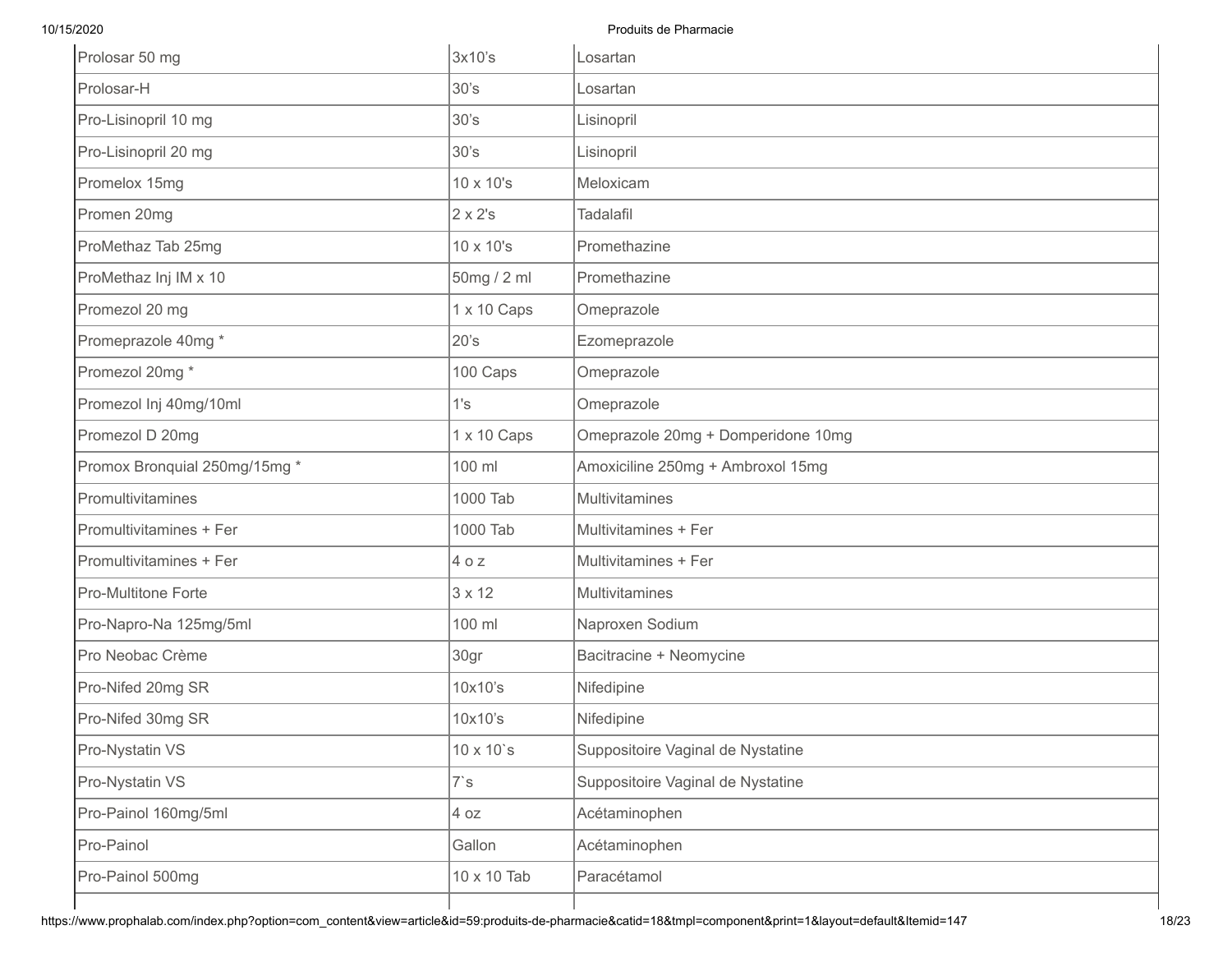| Pro-Painol 500mg           | 1000 Tab          | Paracétamol                  |
|----------------------------|-------------------|------------------------------|
| Pro-Phenytoine 100 mg      | $2 \times 10$ Tab | Phenytoine                   |
| Pro-Prednisolone 15 mg/5ml | 60 ml             | Prednisolone                 |
| Pro-Ranitidine IM 50 mg    | <b>B/100</b>      | Ranitidine                   |
| Prosartan 40mg             | 30's              | <b>Telmisartan</b>           |
| Pro-Simvastatin 5mg        | 30 Tab            | Simvastatin                  |
| Pro-Simvastatin 20mg       | 30 Tab            | Simvastatin                  |
| Pro-Supertonic             | 60 Tab            | Multivitamines et Minéraux   |
| Pro-Tetra 500mg            | 10 x 10's         | Tetracycline                 |
| Protidine 10mg             | 10 Tab            | Loratadine                   |
| Protidine Sp               | 100 ml            | Loratadine                   |
| Proton 40 mg               | 30's              | Pantoprazole                 |
| Protriax 1g IM/IV          | 1's               | Ceftriaxone injectable       |
| Provask 5 mg               | 30 Tab            | Amlodipine Besylate          |
| Provask 10 mg              | 30 Tab            | Amlodipine Besylate          |
| Provator 20mg              | 3 x 10's          | Atorvastatin                 |
| Provermin Susp 100mg/5ml   | 30ml              | Mebendazole                  |
| Proviril 50mg              | 4 Tab             | Sildenafil                   |
| Proviril 100mg             | 10 Tab            | Sildenafil                   |
| Proviril 100mg Masticable  | 10 Tab            | Sildenafil                   |
| Provital Sp                | 120 ml            | Multivitamines               |
| Provitra 20mg              | 1 x 10 Tab        | Vardenafil                   |
| Proxin 400mg               | 100 Tab           | Norfloxacin                  |
| Tinipro 500mg              | $1 \times 10$ Tab | Tinidazole                   |
| <b>Stiefel</b>             |                   |                              |
| Fiosogel Crème             | 75g               | Crème Hypoallergique         |
| Prurix Lotion              | 120 ml            | Lotion Hydratante peau sèche |
|                            |                   |                              |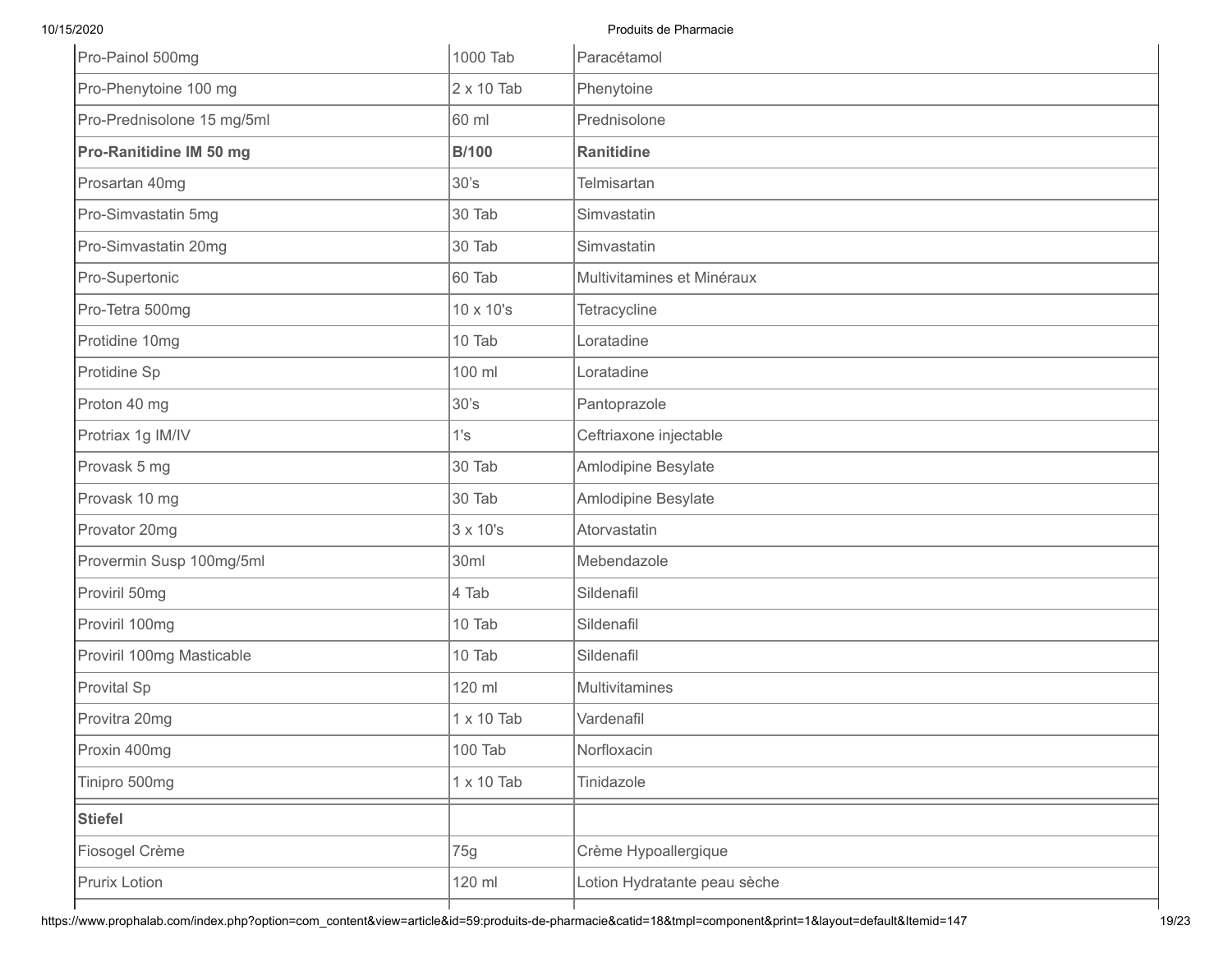| Stiprox Shampoo 1.5%                          | 100ml          | Ciclopirox Olamine 1%           |
|-----------------------------------------------|----------------|---------------------------------|
| Matériels et Produits pour Diabétiques Divers |                |                                 |
| Accu-Check Advantage Appareil                 | Unité          | Lecteur Glycémique              |
| <b>Accu-Check Active Bandelette</b>           | 50/T           | <b>Bandelette</b>               |
| Accu-Check Active Appareil                    | Unité          | Lecteur Glycémique              |
| Accu-Check AVIVA Appareil                     | Unité          | Lecteur Glycémique              |
| Accu-Check AVIVA Appareil                     | 50 T           | Lecteur Glycémique              |
| Accu-Check Compact Plus Appareil              | Unité          | Lecteur Glycémique              |
| <b>Accu-Check Compact Bandelettes</b>         | 51 bandelettes | <b>Bandelette</b>               |
| <b>Accu-Check Compact Bandelette</b>          | 17 bandelettes | <b>Bandelette</b>               |
| <b>Accu-Check Confort Curve Bandelette</b>    | 50 bandelettes | <b>Bandelette</b>               |
| <b>ASCENCIA Contour Appareil</b>              | Appareil       | Lecteur Glycémique              |
| <b>ASCENCIA Contour Bandelette</b>            | 50 Bandelettes | <b>Bandelettes</b>              |
| Embrace Blood Glucose Appareil                | Appareil       | Lecteur Glycémique              |
| <b>Embrace Blood Bandelette</b>               | 50 Bandelettes | <b>Bandelettes</b>              |
| Maxima Blood Glucose Appareil                 | Appareil       | Lecteur Glycémique              |
| Maxima Bandelette                             | 50 Bandelettes | <b>Bandelettes</b>              |
| One-Touch Ultra 2                             | Appareil       | Lecteur Glycémique              |
| One-Touch Ultra 2 Mini                        | Appareil       | Lecteur Glycémique              |
| One-Touch Ultra                               | 50 Bandelettes | Bandelette pour One-Touch Ultra |
| Précision Xtra Bandelette                     | 100 T          | <b>Bandelette</b>               |
| Précision Xtra                                | Appareil       | Lecteur Glycémique              |
| Précision Xtra Bandelettes                    | 50 T           | Bandelettes pour Précision Xtra |
| <b>Precision Xtra Medisense</b>               | Appareil       |                                 |
| <b>Prophalab Oncologique</b>                  |                |                                 |
| Betroz 2.5mg                                  | 30 Tab         | Letrozole                       |
| Bliss Inj IM/IV                               | 15 unités      | Bleomycin                       |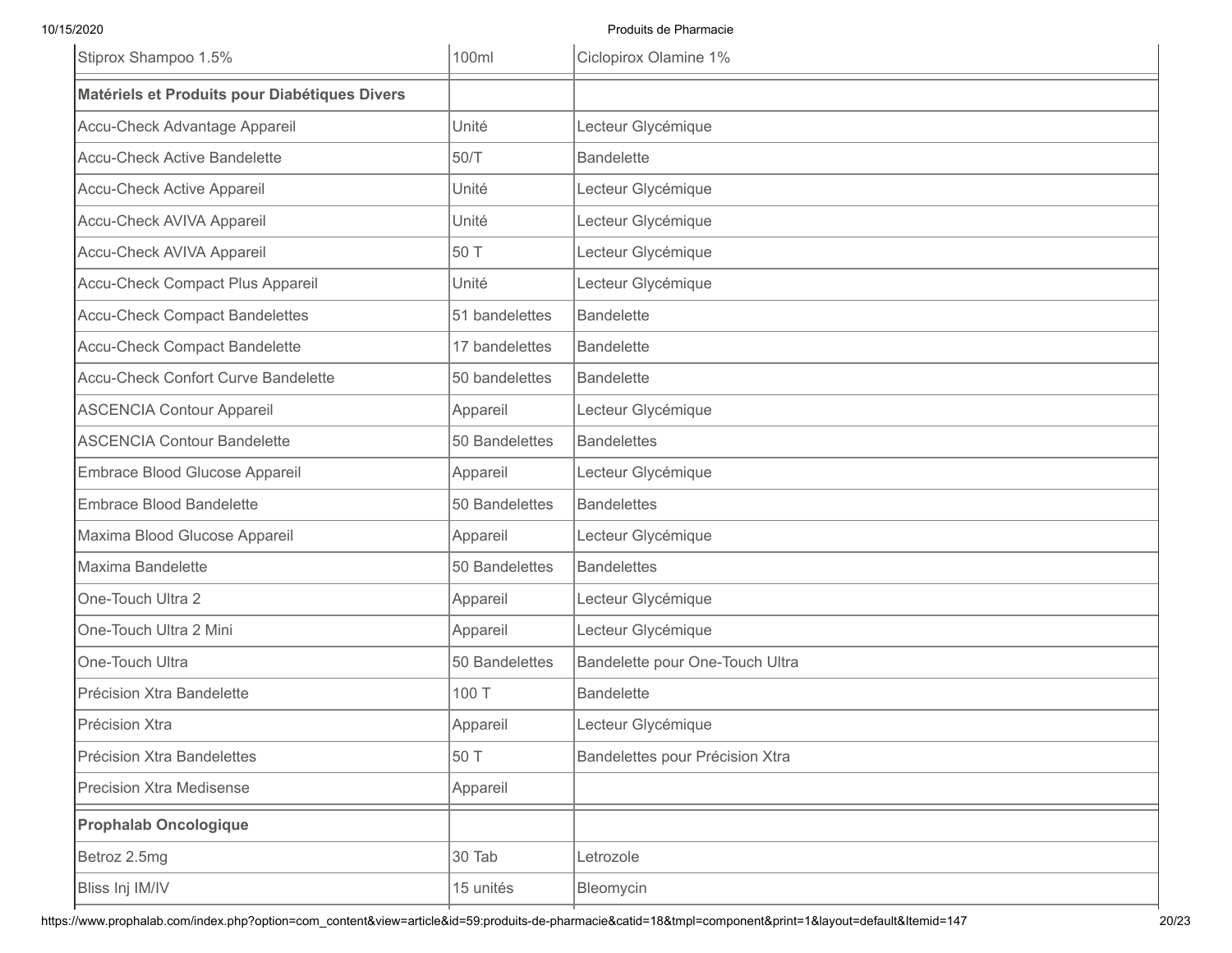| Cycopham Inj                        | 500 mg           | Cyclophosphamide           |
|-------------------------------------|------------------|----------------------------|
| Cytovin Inj 10mg                    | 10 ml            | <b>Vinblastine Sulfate</b> |
| Dacar 100mg Inj IV                  | 100mg/vial       | Dacarbazine                |
| Dacar 200mg Inj                     | 20 ml            | Dacarbazine                |
| Emetron 1mg Tab                     | 1x4's            | Granisetron                |
| Huthrin 4000 I.U                    | 2 <sub>m1</sub>  | Erythropoietine            |
| Itib 100mg                          | 10 Caps          | Imatinib                   |
| Leutrex 2.5 mg                      | 100 Tab          | Methotrexate               |
| Leutrex 50mg Inj                    | 2 <sub>m1</sub>  | Methotrexate               |
| Neoplat Inj 50mg                    | 50 ml            | Cisplatin                  |
| O Flur 500 mg Inj                   | $5 \times 10$ ml | Fluorouracil               |
| Paclit 30mg Ing                     | 5 <sub>ml</sub>  | Pacitaxel                  |
| Paclit 100mg Inj                    | 16.7 ml          | Pacitaxel                  |
| Proxalip 50mg Inj                   | Unite            | Oxaliplatin                |
| Proxalip 100mg Inj                  | Unite            | Oxaliplatin                |
| Vincristine Sulfate inj             | 1mg/ml           | Vincristine Sulfate        |
| Vincristine Sulfate inj             | 2mg/2ml          | Vincristine Sulfate        |
| Vomigon 8mg Tab                     | 30 Tab           | Ondansetron                |
| Vomigon 8mg/4ml                     | 5 Amp            | Ondansetron                |
| Xorub Inj 50mg                      | 25 ml            | Doxorubicin                |
| <b>Produits Oncologiques Divers</b> |                  |                            |
| Endoxan 1g                          | 50ml             | Cyclophosphamide           |
| Endoxan 500mg Inj                   | 25ml             | Cyclophosphamide           |
| Leucovorin 50mg IM / IV             | $5 \times 5ml$   | Leucovorin Calcium         |
| <b>Solutions pour Pharmacie</b>     |                  |                            |
| Alcool Camphré 8oz                  | Douzaine         |                            |
| Alcool Isopropyl 70%                | 16 oz            |                            |
|                                     |                  |                            |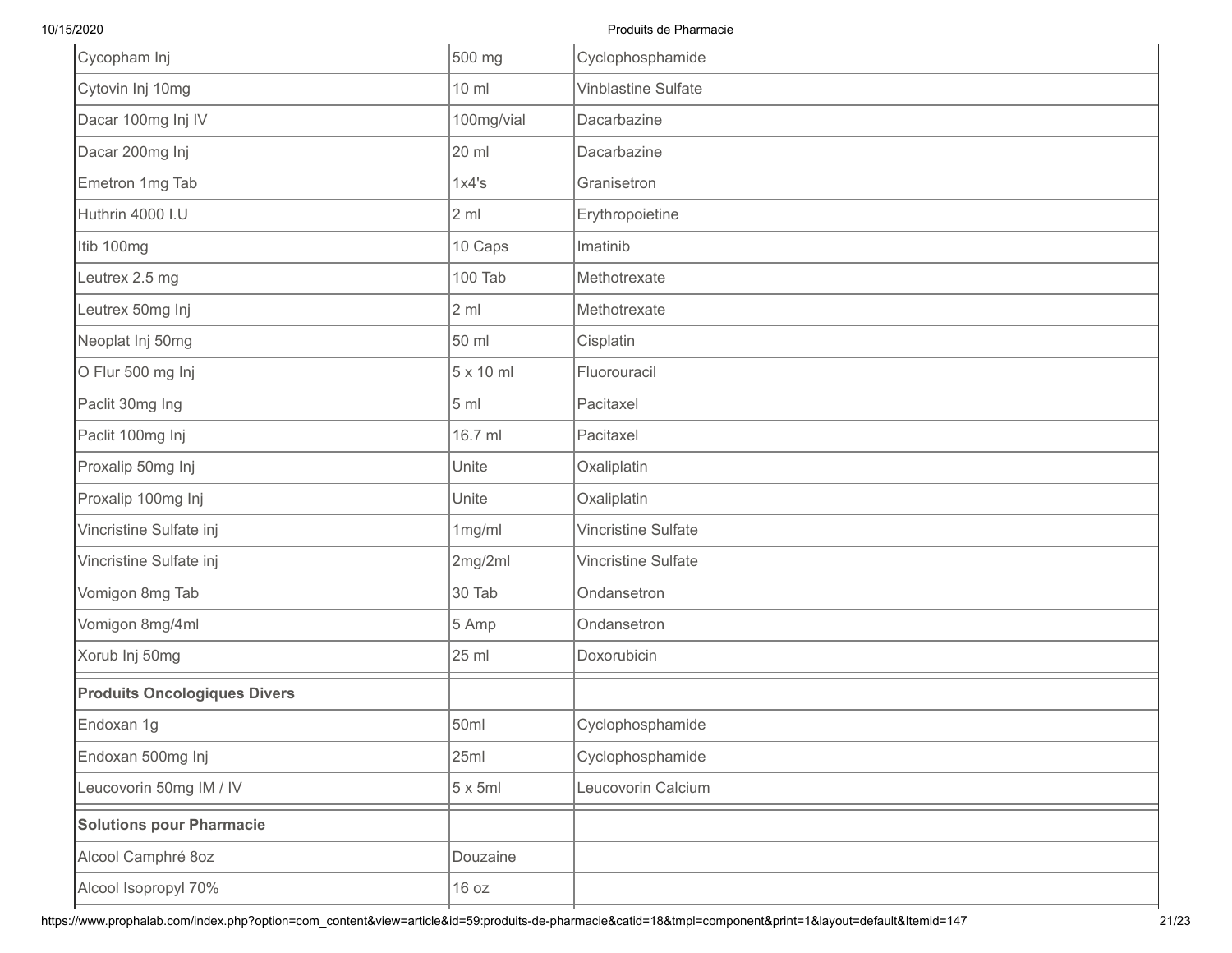| Alcool Isopropyl 70%                    | 32 oz        |                            |
|-----------------------------------------|--------------|----------------------------|
| Alcool Isopropyl 70%                    | Gallon       |                            |
| Bleu Méthylène Pharmacie                | Gallon       |                            |
| Bleu Méthylène Pharmacie 2oz            | Douzaine     |                            |
| Eau Oxygénée 3% 8oz                     | Douzaine     |                            |
| Eau Oxygénée 3% 16oz                    | Douzaine     |                            |
| Eau Oxygénée 3% gallon                  | Unite        |                            |
| Violet de Gentiane Pharmacie 2oz        | Douzaine     |                            |
| Violet de Gentiane Pharmacie            | Gallon       |                            |
| <b>Test Rapide</b>                      |              |                            |
| Gonorrhea Rapid Test                    |              | Gonorrhée                  |
| Malaria Binax                           | 25 T         | Malaria Now 25 test rapide |
| Pro-Dengue IgG / IgM                    | Paquet de 25 | <b>Test</b>                |
| Pro-Malaria Instant Test                | Unité        | Malaria                    |
| Pro-Syphilis Rapide                     | Unité        | Syphilis                   |
| Pro-TB Combo Rapide Test IgG / IgM      | Unité        | Tuberculose                |
| Pro-TB Insta Test                       | 25 Tests     | Tuberculose                |
| <b>Test de Grossesse</b>                |              |                            |
| Prodetect (Test de grossesse)           | Douzaine     | Test de grossesse rapide   |
| Prodetect (Test de grossesse)           | 100T         | Test de grossesse rapide   |
| Prodetect Bandelette(Test de grossesse) | Douzaine     | Test de grossesse rapide   |
| Prodetect Bandelette(Test de grossesse) | 100 T        | Test de grossesse rapide   |
| <b>Divers Médicaments</b>               |              |                            |
| Aminoplasmal 10% IV                     | 500ml        | Aminoplasma                |
| Nistatina Crème                         | 20gr         | Nystatin                   |
| Nistatina Ovules Vaginales              | <b>B/100</b> | Nystatin                   |
| Nistatina Suspension                    | 30ml         | Nystatin                   |